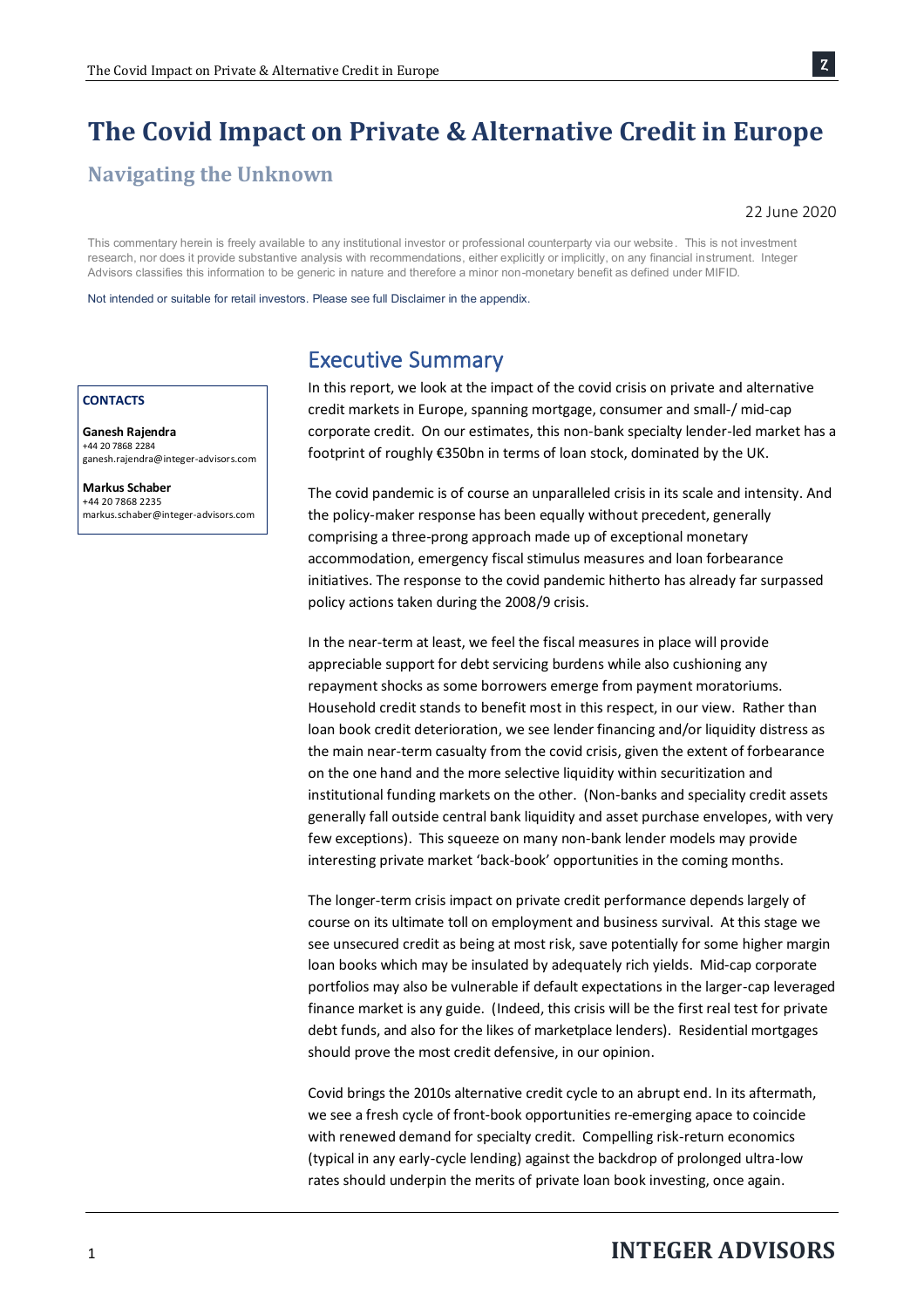## Covid Policy Actions – An Unprecedented Response

*No peacetime parallel, no sectors spared*

The covid pandemic is of course an unprecedented crisis in its scale and intensity, with few peacetime parallels. Unlike previous crises, the impact of the abrupt lockdowns has been unique given the coincident demand and supply shocks that manifested immediately with the near-complete shutdown of economic activity. What is also unique about the covid crisis is the immediate, 'waterfront' impact across substantially all segments of the real economy. There are no epicentres like in past crises.

The path back to economic normality depends, in the first instance, on whether deconfinement plans can be sustained, and beyond that on the extent of any lasting economic scarring from the pandemic crisis.



#### **US unemployment claims evidences the scale of the covid crisis**

Source: US Dept of Labor

*Three-prong policy response*

The global financial and economic policy response to the pandemic crisis has been equally unprecedented, by almost any measure. Country responses have followed a broadly consistent format, comprising a three-prong approach: central bank-led support for market functioning and liquidity, government-led fiscal stimulus and lender- or policy-led credit forbearance. While the monetary response from central banks was largely centred on the 2008 crisis 'playbook', the fiscal and credit actions have few modern-day parallels. Taken in its entirely, the scale of covid-related policy actions has far surpassed the response seen in the 2008 crisis aftermath, and indeed anything witnessed in post-war financial history.

### Central Bank Actions

Central bank support for financial market functioning and liquidity has come in the form of resumptions in asset purchases (via programmes that were generally being tapered some 10 years following the last crisis) as well as fresh liquidity/ funding initiatives targeted at selected borrower or loan markets, aside from deep rate cuts in most cases.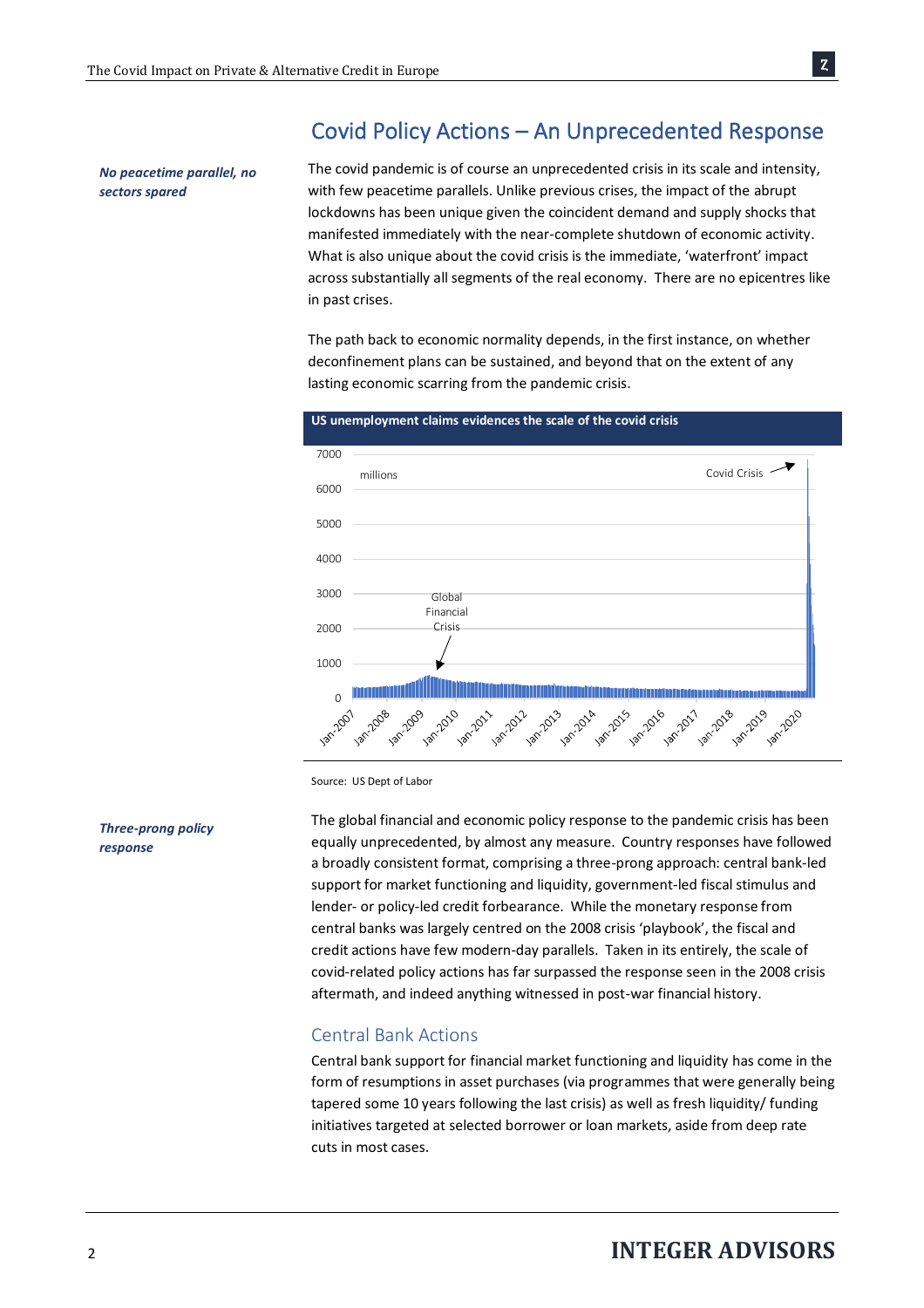*Unprecedented asset purchases, but not overly focussed on credit …*

The EU/ UK bond-buying programmes – while without precedent in its scale – have lesser emphasis on credit relative to the Fed. The Fed's coverage has spanned corporate bonds across much of the rating spectrum (including a primary market buying programme), municipals and asset-backed securities via the resurrection of TALF, a co-investment ABS buying scheme first conceived in 2009. For the first time, the asset risk envelope in the US includes high yield credit – including via ETF purchases – as well as senior static CLOs and CMBS.

Ȥ

The ECB also for the first time made provisions for the inclusion of selected high yield credit in its expanded QE programme, limited however to recently downgraded investment grade bonds (fallen angels). The ECB's QE programme continues to notably include senior ABS but subject to quality and transparency criteria, as before. BoE's QE programme remains targeted at government bonds mostly, however the UK central bank initiated a CP facility (undisclosed size) at the outset of the pandemic targeted directly at investment grade corporates.

Closely complementing asset purchases are the central bank funding facilities that were also launched or restarted upon the onset of the pandemic crisis. Such facilities typically provide financing / liquidity against whole loan credit assets, rather than via outright purchases. The BoE resurrected its TFS scheme targeted at bank SME lending, doubling the base stock allowance from the earlier version. The ECB has relied on its unlimited, full-allotment and fixed (now reduced) rate TLTRO facility rather than any fresh direct lending programme targeted outside the banking system, complementing it with a specific parallel facility set-up on generous terms during the pandemic emergency (PELTRO). Yet again, the US looks to be a stand-out in terms of the scale, with the key plank of the Fed's funding support – the Main Street Lending Facility – breaking new ground by directly supporting local governments and the SME corporate economy.



Source: Integer Advisors calculations based on Fed, BoE and ECB statements. Data captures post-covid programme increments based on their caps, except for Fed (unlimited programme) which is based on actual. Estimates used to size credit-targeted policy in the case of BoE and ECB, based on past deployments

## <sup>3</sup>**INTEGER ADVISORS**

#### *… complemented by dedicated funding facilities*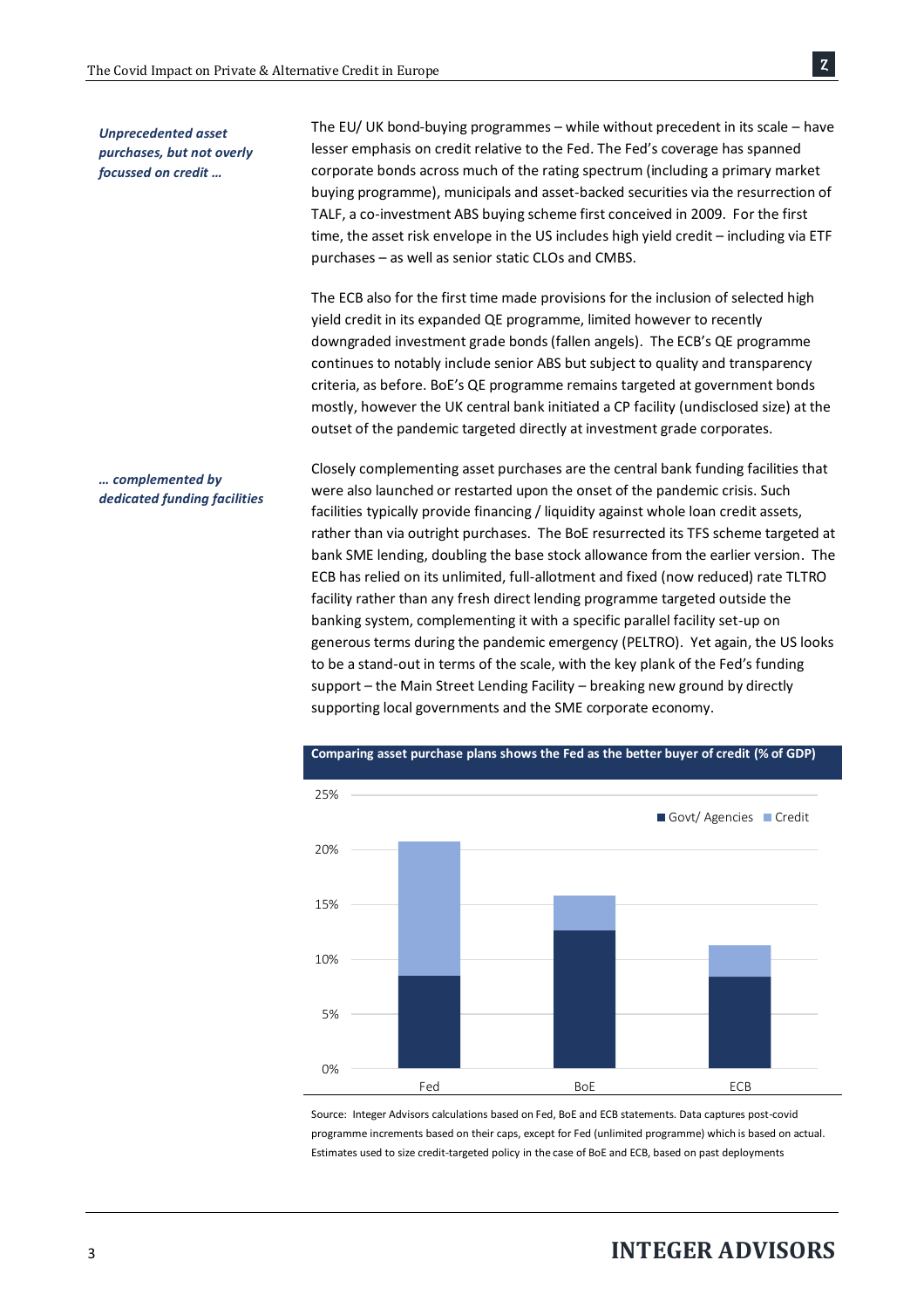*Specialty credit lenders and assets have been mostly left out*

Isolating private or specialty credit, we would note that there has been no *direct* financing or liquidity support provided to non-bank lenders or specialty loan books, save to some extent for the criteria-heavy ECB's ABSPP. (The ABSPP – which explicitly excludes any CLOs – is notably subject to some market participation as one of the many pre-requisites, making its use very limited for non-banks during market dislocations). By contrast, support mechanisms in the US have greater transmission or filter-down benefits for the specialty credit markets. Even in Australia, policy makers have initiated a A\$15bn RMBS-purchasing programme targeted specifically at non-bank lenders.

Still, the unprecedented central bank overall response to the crisis looked to have served its purpose, at least for now, in stabilising market functioning in the immediate aftermath of the violent sell-off in March, and indeed arguably fuelling the recovery in risk asset markets since then. Listed credit markets have certainly been a beneficiary to this recent reflation, but it's still too early to tell if there have been any positive feedback loops into unlisted credit in terms of better private investor sentiment and/or liquidity. We would expect further central bank actions going forward to counter the real economic fallout from the covid crisis.



Source: OECD. Assumes 'single-hit' from the pandemic

### Fiscal Stimulus

The fiscal response to the covid pandemic has centred mainly on direct wage and social security support (including unemployment benefits) for households, and direct funding support for businesses. Tax deferrals have been central to the fiscal impulse in many jurisdictions. Selected countries, to notably include the US, have resorted to 'helicopter money' (i.e., direct monetary transfers to households), as well as forgivable loans to selected businesses, as part of the fiscal effort to cushion the impact of covid. Fiscal stimulus in most jurisdictions has been complemented by some degree of relaxation of regulatory capital and leverage ratio compliance for banks, in order to incentivize fresh lending. In Europe, banks have been allowed to utilize their capital buffers with immediate effect.

*Massive fiscal packages …*

## <sup>4</sup>**INTEGER ADVISORS**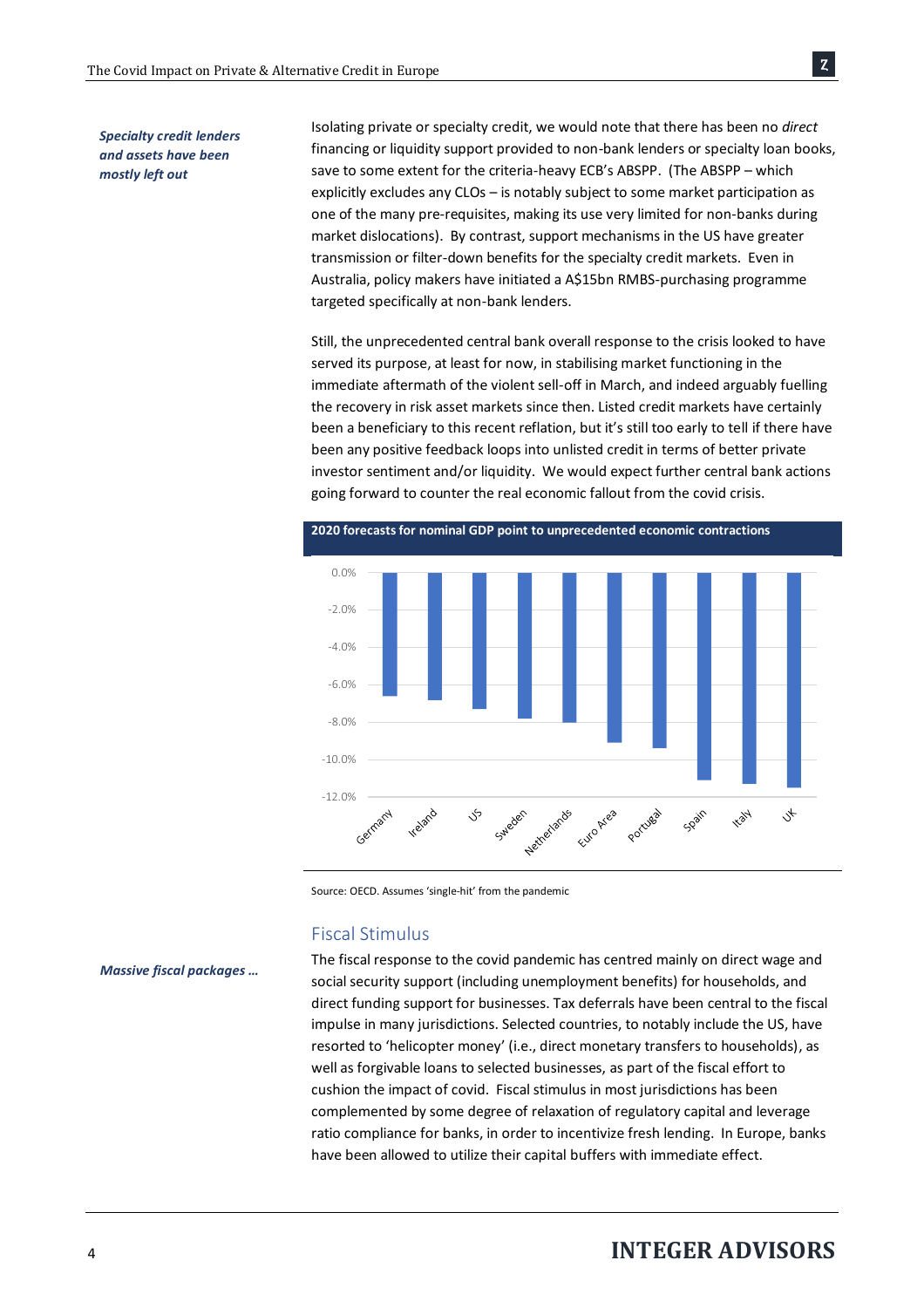In the case of households, wage support has been concentrated in countries without significant social safety nets (or restrictive labour laws), with the policy of preserving substantially most of the income of employees that have been furloughed or laid-off on account of the pandemic being the common principle throughout. This support normally extends to the self-employed affected by the covid lockdown. Caps and other thresholds typically apply in most country wage or unemployment benefit programmes, with all such schemes temporary in nature, in most cases 3 to 6 months in duration. *support for households …*

In the case of businesses, the thrust of fiscal initiatives has been around providing loans and grants/ subsidies to corporate sectors. Tax holiday breaks have also been used widely as a means of payment relief for businesses. In some countries like the US and UK, businesses have relied upon the extraordinary wage support or unemployment benefit cushions available for furloughed employees as a means of managing the pandemic shutdown. *… and financial support for businesses*

> Loans targeted at the corporate economy have generally been segmented into SME financing programmes and facilities aimed at larger-cap corporates. As a general observation, we would surmise that financing targeted at SMEs and micro businesses has typically dominated the fiscal policy response, naturally as largercap businesses with capital market access can be expected to benefit also from central bank monetary accommodation. (Exceptions with regard to the latter have been bailouts of certain large corporates in strategic industries such as aviation). Loans are originated directly by state-owned lending intermediaries or lent via the incumbent lender system made up of banks and, in a few cases such as the US and UK, non-banks also. (Non-banks span fincos to fintech-based marketplace lenders). There is normally minimal underwriting, with the lenders acting more as conduits or gatekeepers rather than credit owners, reflecting the fact that most such loans come with government guarantees.

Such financing schemes targeting small-caps have been designed with many rules and criteria that generally restrict the recipient types (depending on ownership status) while governing job retention obligations and dividend payouts, among many other requirements. SME financing schemes also come with rules in terms of the use of proceeds (no diversion to equity being an ubiquitous requirement, for example), with restrictions in some cases for using monies to pay down existing debt. The hasty implementation of such programmes has meant that there have been some grey areas in terms of usage and unintended outcomes in terms of access. The likes of non-bank specialty lenders and real estate owners have been mostly excluded from such schemes, sometimes because of close-links to financial parents such as private equity firms.

*SMEs are the main* 

*… comprising extraordinary wage* 

*beneficiaries among corporates …*

*… but the criteria-laden schemes have their limitations*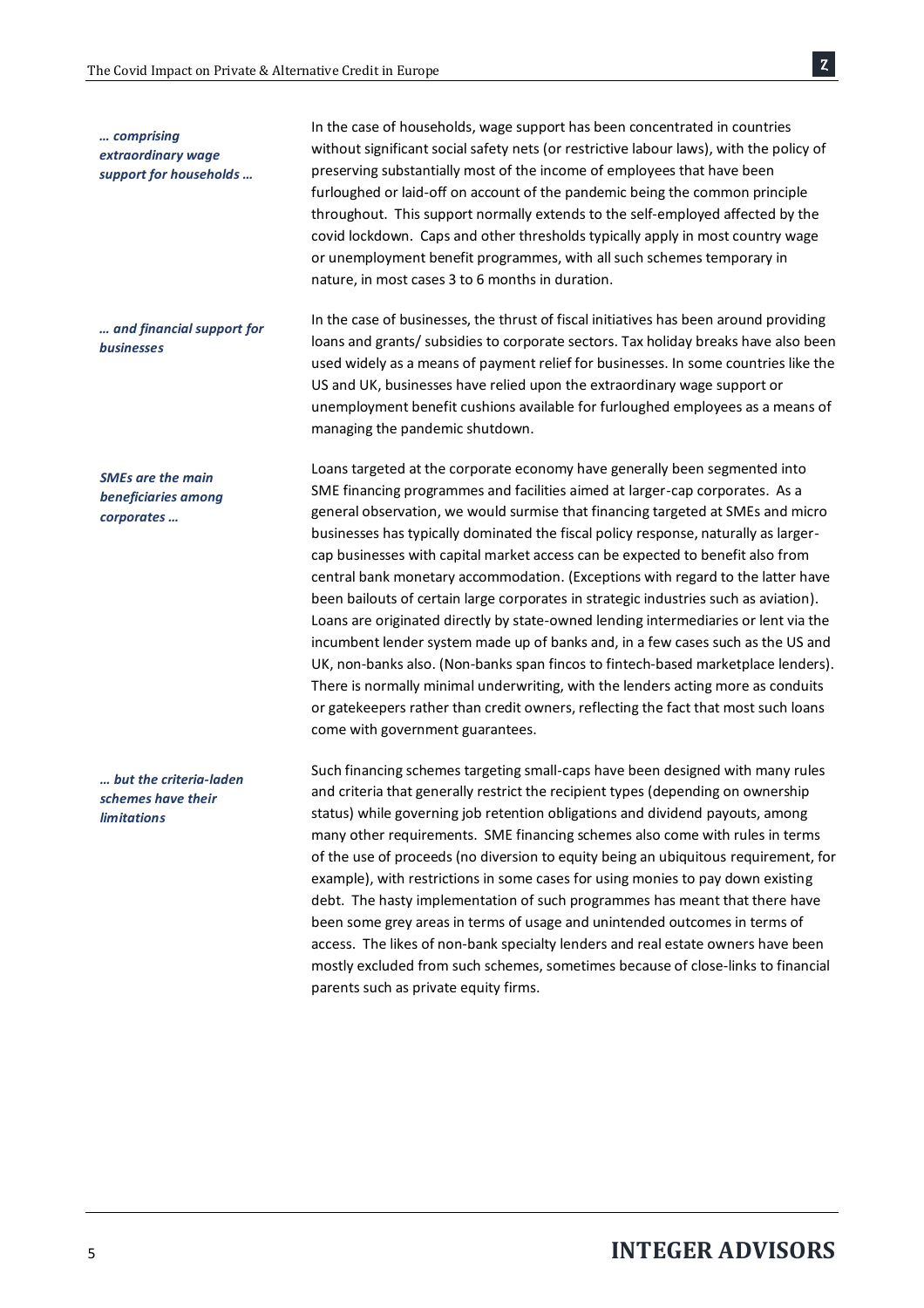

**Emergency fiscal firepower has varied by country (% of GDP)**

Source: Bruegel. Excludes EC/ EU-wide packages

In comparing the overall fiscal impulse across geographies, we would note that certain European countries – notably including Germany and Italy – have provided the greatest extent of overall fiscal support compared to other major economies.

Fiscal policy has played a crucial role in absorbing the early impact of covid on household and business finances, and therefore their respective debt servicing capabilities. But such extraordinary government support has been conditioned as temporary measures in all cases, meaning that its effects have been to merely delay the onset of the longer-term economic impact of the covid pandemic. We expect to see a second round of fiscal stimulus as countries move from emergency aid to measures aimed at mitigating the longer-term fallout on the real economy. Germany was among the first to do so with a €130bn fiscal package announced in early June.

#### Economy-Wide Loan Forbearance

The covid crisis triggered economy-wide forbearance measures in most countries, a policy response with little historical precedent. Even in past periods of payment distress – such as in the aftermath of the deep housing recession in the early 1990s or the 2008 global financial crisis – debt servicing moratoriums were seldom systematically implemented. The closest comparable may be the US federal mortgage loan modification programmes (HAMP and HARP) or the Italian moratorium on SME debt post-2008, but these were much less radical in their scope, limited largely to defaulting borrowers.

Pre-emptive forbearance measures put in place in recent months are mostly nonmandatory, regulator-led requirements on lenders or servicers to offer payment holidays to households and businesses facing repayment difficulties, subject to certain criteria. Most such criteria apply in the case of non-vanilla loans and/or to certain borrower types. Standard consumer instalment loans are typically covered, extending to residential mortgages and established lending types such as auto loans and credit cards in the case of households. Unsecured small business *Payment holiday formats vary*

### *The fiscal rush will be crucial in supporting credit behaviour*

*The extent of loan moratoriums has no precedent either*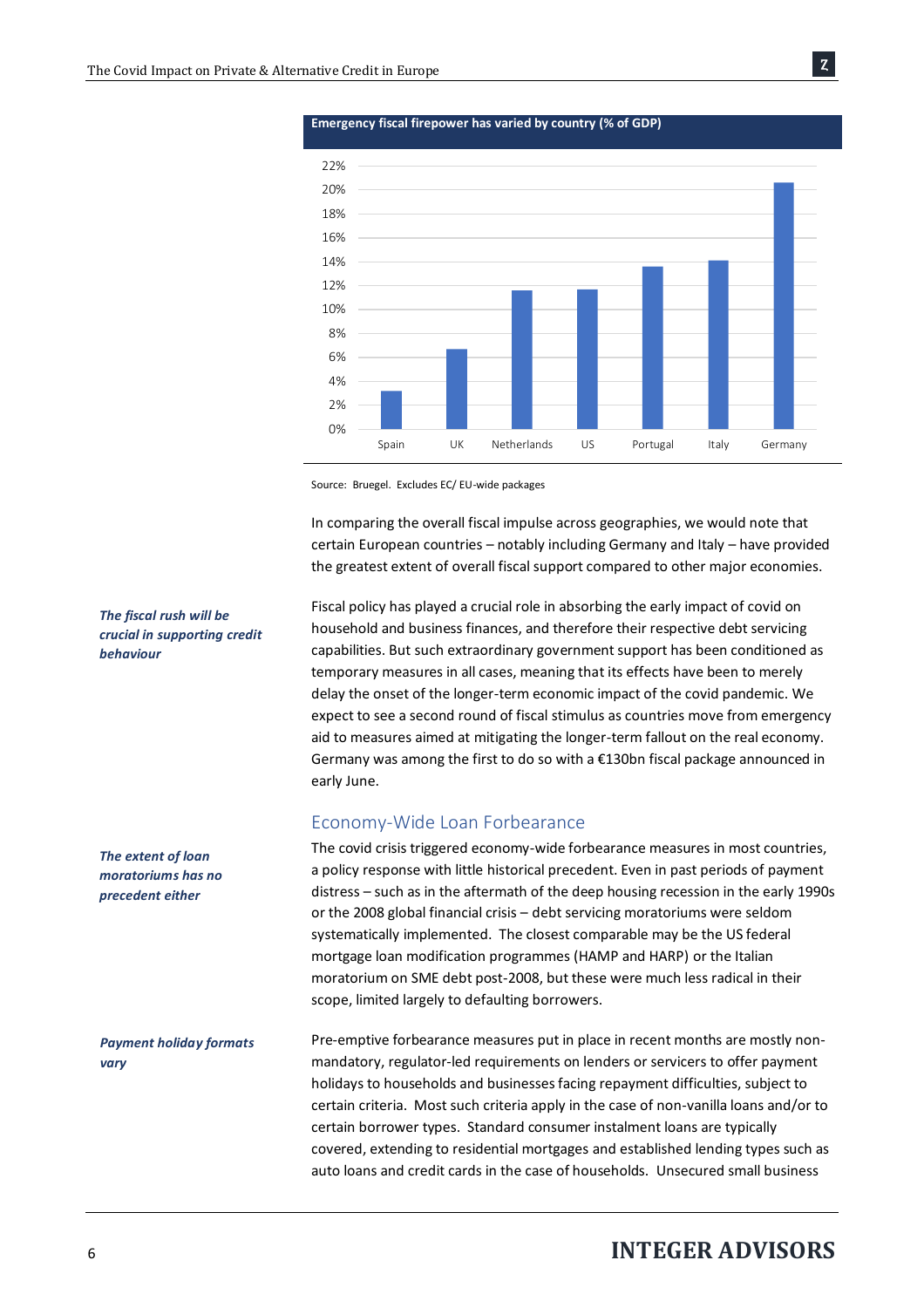loans and other non-complex financing facilities to SMEs are also normally eligible for borrower payment freezes. Lenders may have discretion in underwriting such requests from eligible borrowers, however in a few cases legislation gives borrowers the right to payment moratoriums. (See table below). Capital and loss accounting (IFRS9) rules have been relaxed or waived to allow for loan modifications by lenders without the need to treat such loans as risky assets.

No developed country has enforced private loan forgiveness in any way, rather missed payments are accrued or capitalized. Higher loan repayments upon debt servicing resumption will therefore take effect in most cases, with maturity extensions allowed in a few cases to minimise any jumps in debt servicing costs. Late payment charges have been waived, and forbearance will generally not result in adverse credit score records. Payment holidays have been complemented typically with moratoriums on repossessions, security enforcements and evictions.

In countries such as the UK with deeper alternative loan markets – namely to include specialist lending (mostly by non-banks) – the forbearance rules have been more nuanced to accommodate the diversity of loan types. For example, high-cost credit such as doorstep and payday loans have shorter payment moratorium allowances (one month), reflecting the disproportionate burden of interest rollups. And in the case of UK auto loans with put-back clauses based on residual values (PCP/ PCH contracts), there are added restrictions on lenders in making any adjustments to end-balloon repayment amounts during the moratorium window, while selected contracts maturing during the window may be eligible for residual principal cram-downs, namely when the borrower is a key-worker or the vehicle is deemed important for their livelihood. *More layered moratorium rules in the UK reflecting more diverse loan types*

> Loan moratoriums are normally managed by regulated lenders, spanning banks and also regulated non-banks in many cases. Exceptions can include the likes of institutionally-funded marketplace loans and direct (asset management) lenders, though there is some evidence that the payment holiday practice has been nonetheless adopted for reasons of prudent borrower credit management.

While temporary payment holidays can often be an effective way to credit manage borrowers out of delinquency as an alternative to prematurely enforcing default, the wide-spread adoption of such practices during the covid crisis – led often by borrower demands rather than lender/ servicer strategies – will naturally see many borrowers behaving tactically in their take-up, likely irrespective of any debt servicing pressures. As a general rule, we feel broad-based moratorium initiatives are likely to invite strategic borrower behaviour, whereas prescriptive-based criteria may serve to limit take-up to those mostly in financial distress. To be sure, systematic forbearance will mask the extent of actual underlying credit weaknesses among borrower populations.

The cash flow disruption as a result of loan forbearance is a direct economic cost for private loan book investors, albeit a liquidity one for now. Therefore, unlike other policy actions that may mitigate the near-term impact of covid on the private and alternative credit markets, pre-emptive forbearance measures are poised to exaggerate the effects of the crisis, at least in the short-term. *Immediate cash flow impact on private credit loan books*

#### *Tactical take-up*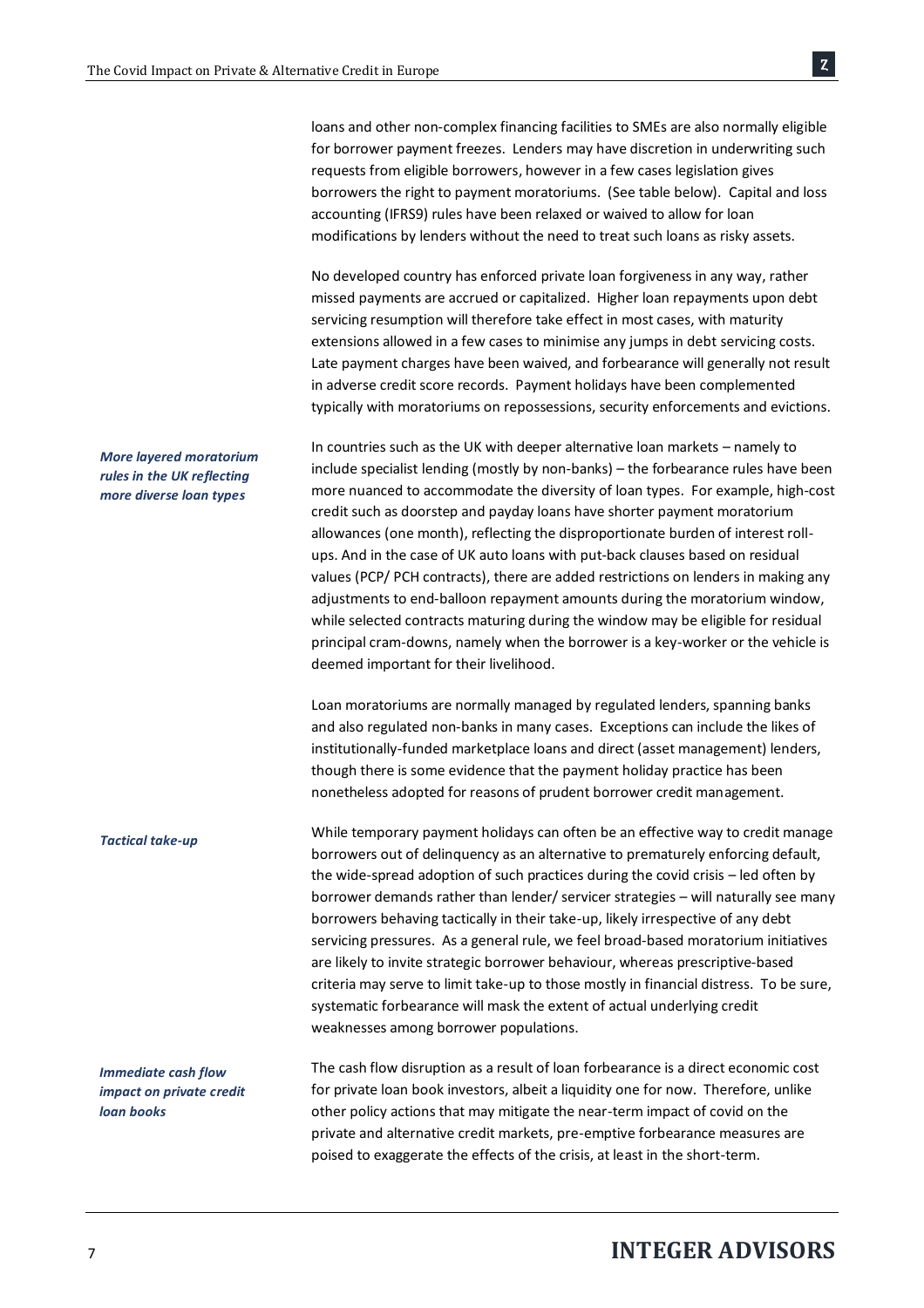| Ĺ<br>ļ |
|--------|
| ţ      |
| r      |
|        |
| ì<br>ĺ |
|        |
|        |
|        |
|        |
|        |
| г      |
|        |
|        |

|                                                                                                                                             | Underwriting                                                                                                                                         | Interest                                                     | Duration                                                                | Eligibility Criteria                                                                                                                                                                                                                                                                           | Obligor Types                                  | Basis                                                                    |
|---------------------------------------------------------------------------------------------------------------------------------------------|------------------------------------------------------------------------------------------------------------------------------------------------------|--------------------------------------------------------------|-------------------------------------------------------------------------|------------------------------------------------------------------------------------------------------------------------------------------------------------------------------------------------------------------------------------------------------------------------------------------------|------------------------------------------------|--------------------------------------------------------------------------|
|                                                                                                                                             |                                                                                                                                                      |                                                              |                                                                         |                                                                                                                                                                                                                                                                                                |                                                |                                                                          |
| Source: Integer Advisors, based on official public announcements. *FCA update announced on 19 June proposes a further 3 month extension for | discretion<br>Subject to lender                                                                                                                      | Accrues                                                      | 3 months                                                                | of direct adverse<br>strictly to evidence<br>criteria, but subject<br>asset finance/<br>covid impact on<br>leasing for SMEs<br>livelihood. Excludes<br>No prescriptive                                                                                                                         | Enterprises only<br>Consumer & Micro-          | Legislative<br>Germany                                                   |
|                                                                                                                                             | discretion<br>Subject to lender                                                                                                                      | Accrues                                                      | 6 months                                                                | case basis<br>criteria, case-by-<br>No prescriptive                                                                                                                                                                                                                                            | only<br>Consumer & SME                         | agreement by<br>major banks<br><b>Ireland</b><br>None, voluntary         |
|                                                                                                                                             | compliance<br>Mandatory subject<br>to eligibility                                                                                                    | Not accrued                                                  | max 18 months for<br>6 months for SME,<br>mortgage                      | arrears, min 1yr loan<br>seasoning. May incl<br>must be <90d<br>criteria.<br>33%. No SME<br>must be down ><br>employed t/over<br>working on > 20%<br>unemployed, or<br>In all cases borrower<br>case of h/holds. Self-<br>reduced hours or<br>Must be<br>leasing and CRE<br>health-impacted in | VIIIV<br>Mortgage & SME                        | <b>Allahy</b><br>Legislative                                             |
|                                                                                                                                             | discretion<br>Subject to<br>lender                                                                                                                   | Accrues                                                      | 3-6 months                                                              | need to<br>adverse covid<br>evidence direct<br>borrowers will<br>otherwise. For<br>good financial<br>company must<br>criteria.<br>impact<br>mortgages,<br>be deemed in<br>For SMEs,<br>No prescriptive<br>health                                                                               | SME only                                       | agreement by<br>major banks<br>None, voluntary<br>Netherlands            |
|                                                                                                                                             | eligibility<br>subject to<br>compliance<br>Mandatory                                                                                                 | Accrues                                                      | initially,<br>extended<br>6 months<br>indefinitely                      | whether person<br>delinquent,<br>criteria for SME<br>Must be<br>or business<br>be <90d<br>Borrower must<br>unemployed or<br>impacted<br>health-<br>households. No                                                                                                                              | SME<br>Mortgage &<br>Consumer,                 | Portugal<br>Legislative                                                  |
| all consumer loans                                                                                                                          | compliance<br>eligibility<br>subject to<br>Viandatory                                                                                                | Not accrued                                                  | 3 months                                                                | Subject to<br>thresholds<br>DSCR<br>ncome and<br>plousehold<br>relative<br>amployment,<br>criteria incl<br>orescriptive                                                                                                                                                                        | $\frac{1}{2}$<br><b>Mortgage</b><br>Consumer & | legislative<br>Spain                                                     |
|                                                                                                                                             | discretion<br>Subject to<br>lender                                                                                                                   | Accrues                                                      | 16 months                                                               | amortization<br>criteria.<br>prescriptive<br>holiday only<br>Principal<br>$\leq$                                                                                                                                                                                                               | only<br>Mortgage                               | Sweden<br><b>Regulatory</b>                                              |
|                                                                                                                                             | quasi-mandatory<br>guidance seems<br>discretion, save for<br>Subject to lender<br>delinquent)<br>mortgages where<br>borrower is<br>(except where     | <b>HCSTC</b><br>Accrues, except for                          | 6 months for<br>1 month for HCSTC,<br>mortgages, 3<br>months otherwise* | covid impact<br>self-certify adverse<br>criteria.<br>Borrowers typically<br>No prescriptive                                                                                                                                                                                                    | Mortgage & SME<br>Consumer,                    | <b>Regulatory</b><br>ă                                                   |
|                                                                                                                                             | discretion for<br>SBA business loans<br>agency mortgages,<br>automatic in case of<br>private loans, mostly<br>Subject to lender<br>federal student & | student & SBA loans<br>agency, federal<br>Accrues except for | 3-6 months, except<br>months)<br>mortgages (up to 12<br>for agency      | criteria<br>No prescriptive                                                                                                                                                                                                                                                                    | Mortgage & SME<br>Consumer Loans,              | guaranteed loans<br>federal/agency<br><b>DSA</b><br>Legislative only for |

 $\infty$ 

The Covid Impact on Private & Alternative Credit in Europe

The Covid Impact on Private & Alternative Credit in Europe

**Payment moratoriums Payment moratoriums compared**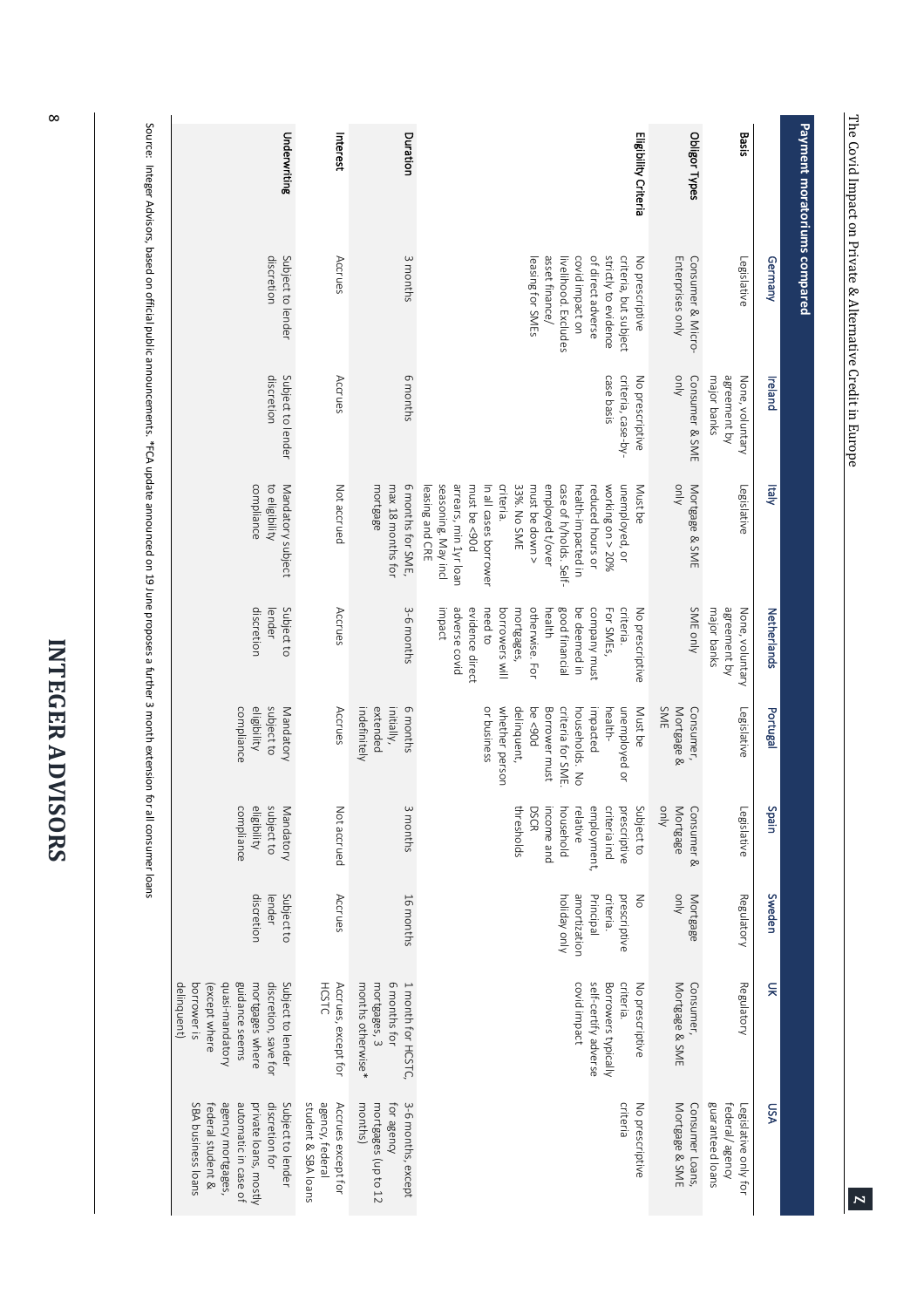# The Potential Credit Fallout on the Specialty & Private Lending Markets

Assessing the pandemic's impact on private credit performance is ultimately an analysis of the debt servicing capacity of households and small/ mid-cap corporates in the crisis aftermath, once forbearance options are exhausted and the exceptional fiscal (and to some extent, monetary) accommodation is tapered away.

- In the case of households, the ability to service debt upon its resumption will depend crucially on employment, in our view
- In the case of corporates, private credit performance will be correlated with the degree of business failures in the post-covid world, overlaid by the depth of refinancing liquidity, which typically plays a far more important role in corporate debt management than it does for household credit. With many real asset types (property, aviation, shipping, etc) facing devaluation risks as demand technicals are reset post-covid, there is the further potential for negative feedback loops into corporate credit performance, via both the willingness-to-pay and lower asset recoveries



**How we think it breaks out – European non-bank, specialty credit market by asset type**

Source: Integer Advisors estimates. Selectively include specialty assets of narrow, challenger banks

*The first real test for servicing capacity and quality among non-bank lenders* 

Other factors such as servicing quality can also play an important role in loan book performance, particularly in downturn scenarios. We think servicing deficiencies may come to the fore as the crisis matures. Most non-bank lenders have only emerged in the past decade, during which time origination tended to be heavily invested in, rather than servicing. The covid crisis will be the first real test of the quality and adequacy of non-bank servicing functions. Moreover, social distancing and remote working may well impede loan servicing effectiveness.

Before we discuss the longer-term solvency risks related to the covid crisis, we consider the nearer-term liquidity impact of the crisis. By "liquidity" in this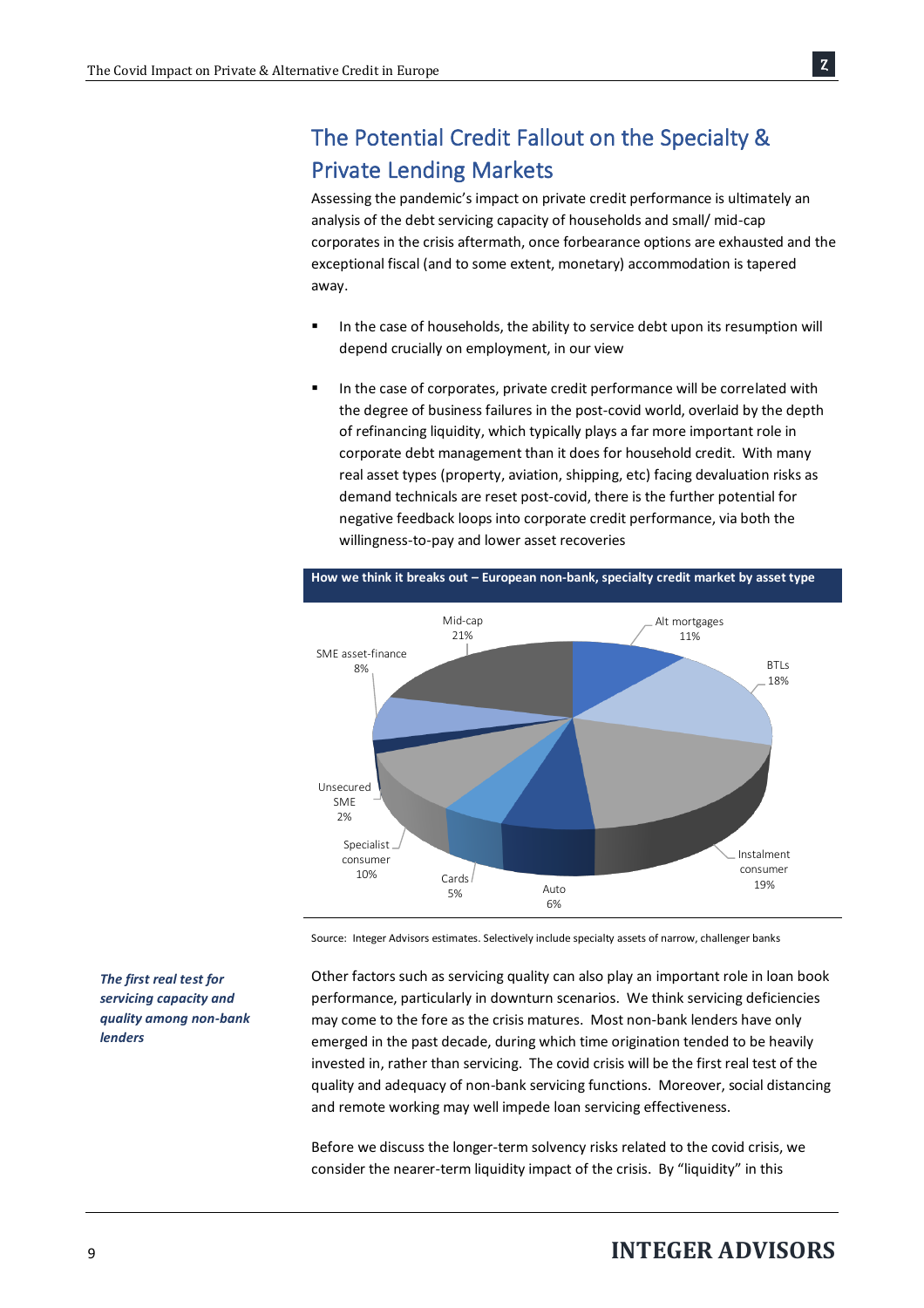instance we mean the risks related to near-term mismatches between asset cash flow (impacted by forbearance and delinquencies) and on-balance sheet debt servicing / refinancing needs faced by certain lenders.

Such specialty lenders are non-banks, whether fincos, marketplace or institutional direct lenders. Unlike for banks, there is generally no central bank liquidity support available to non-bank lenders in Europe, or indeed any other socialized funding facilities to serve the same purpose. (As mentioned above, the US and Australia are the only major exceptions in this respect). Capital markets remain restrictive for all but the blue-chip issuers. Many non-bank or specialty lenders in Europe have ceased new loan originations given the funding challenges. In the UK, for example, loan products on offer to non-prime borrowers fell 83% between the beginning of year and mid-May, according to study by ClearScore. A recent survey of UK non-bank lenders by PwC showed that half of such lenders anticipated funding gap pressures in the next 3-6 months. *Specialty lenders face a liquidity / funding squeeze* 

The near-term asset – liability cash flow squeeze has to-date been mitigated in some cases by external liquidity sources, mostly from financial parents such as private equity firms. Independent, stand-alone firms have had to rely on internal liquidity mostly (net margin reserves, namely) or, where possible, seek forbearance or waivers to borrowing base rules from bilateral lenders to mirror the payment moratoriums on the asset side. In due course, specialty lenders may further face equity recapitalization burdens as any facility refinancing will likely be structured more conservatively (lower leverage namely). Similar to what happened in the 2008/9 crisis, some lender failures are inevitable in our view, with loan books put into run-off or sold once step-in rights are enforced. Any extension of central bank facilities to directly support non-bank lenders or specialty credit assets would be very valuable in this regard, however we do not believe any such accommodation is forthcoming, not at least without many strings attached. *Non-bank lender casualties seem inevitable*

*By contrast, securitizations have built-in protections against liquidity and refinancing risks* 

*Compared to 2008, forced asset sales have been limited for now*

By contrast to such on-balance sheet liquidity risks, non-bank alternative assets financed through securitizations are typically structured with day-one cash/ liquidity reserves as well as structural provisions (for example, the temporary redirection of principal flows) that can normally comfortably cover forbearancebased cash flow disruptions of up to 3-6 months. In terms of refinancing, nonbank securitizations coming up to soft maturities face non-call risks as many sponsors may not be able to tap the asset-backed markets currently – in such cases, the securitized bonds simply extend based on step-up coupons with the sponsor shut-off from any excess spread accruing to the securitization. There have been a couple of securitization non-calls in recent weeks and we would expect to see more such events in the coming months. Notably, bank-sponsored securitizations coming to market currently contain buy-back provisions for any loans in payment moratorium – such mitigation provisions are unlikely to be affordable for most non-bank lenders.

The near-term liquidity risks articulated above manifested recently in the case of asset owners with funding (leverage) against *tradable* loans or securities with observable prices. Margin calls on such repo and other funding lines saw the likes of CLO warehouses(very few however given the infrequent use of mark-tomarket), listed specialist debt funds and other buyers of tradable ABS/ CLOs on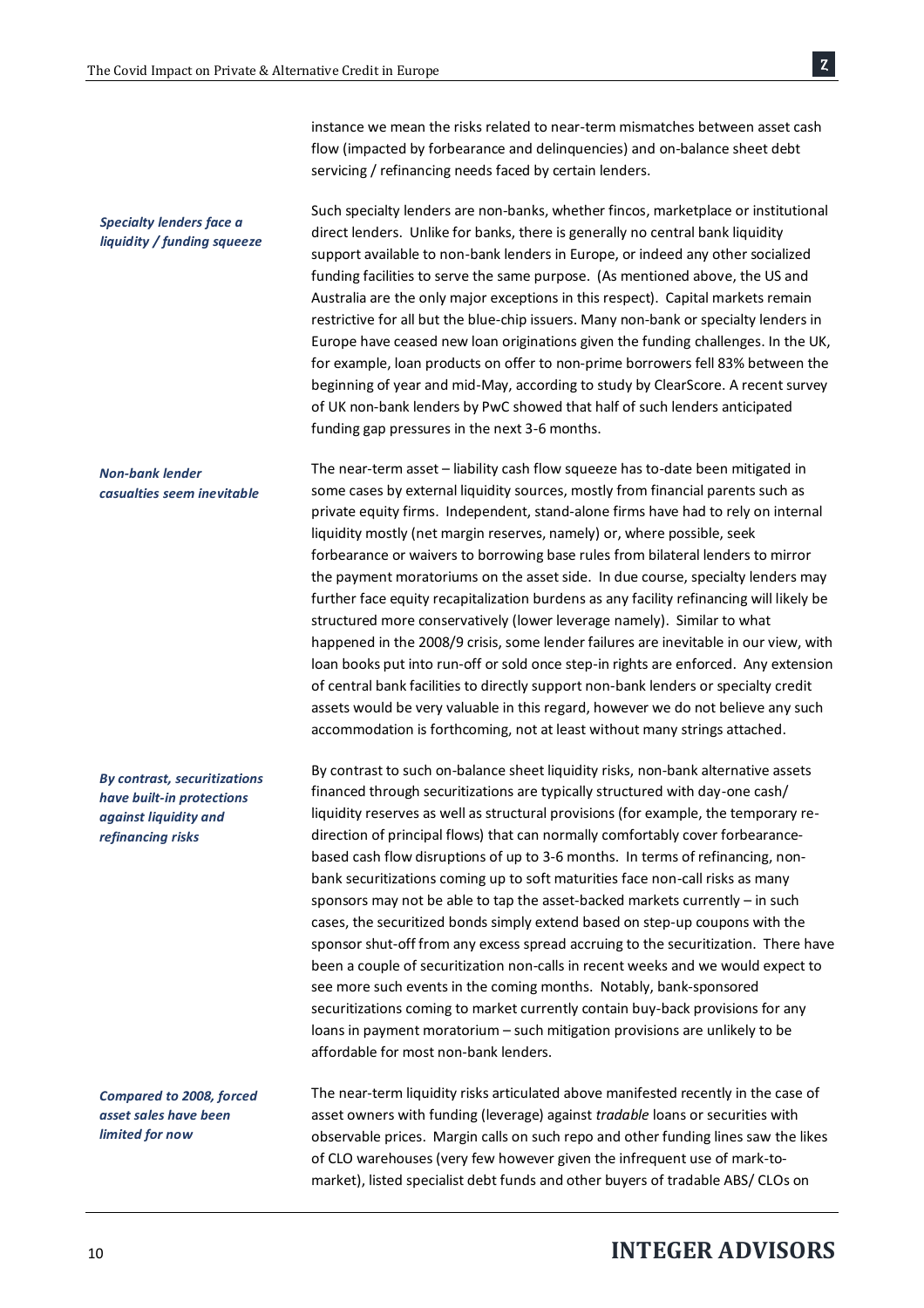repo forced into remedial actions, which often amounted to asset firesales. (The impact of margin calls was more noticeable in the US, especially among mortgage REITs). Such cases appeared limited in Europe however, and seem entirely absent since the recovery in asset markets. Indeed, the extent of forced sales on account of margin or funding calls have been far less prevalent in this crisis thus far compared to the events in 2008/9, which was fuelled by SIV unwinds, among others.

#### Consumer & Mortgage Credit

*Alternative loan types, underserved borrowers, non-bank lenders*

Non-bank originated consumer and mortgage credit in Europe typically spans alternative loan types and/or borrowers, ranging from off-the-run mortgages (including buy-to-let or BTL) to specialist consumer loans, originated to *both* prime and non-prime borrowers. Many non-banks – which span traditional fincos often owned by private equity to marketplace lenders funded by institutional investors – have used technology over the past decade to pioneer a more seamless borrower experience while offering differentiated loan products to compete for prime borrowers 'underserved' by the banking system.



Source: Integer Advisors estimates. Selectively include specialty assets of narrow, challenger banks

On our estimates, the overall lending footprint of non-bank, specialty household credit in Europe is around €240 billion, with the UK overwhelming dominating with a nearly 50% market share. By asset type, mortgages make up the biggest share by far, with UK BTL product the largest sector. The UK also has the deepest market for specialist consumer loans, ranging from non-captive auto financing and retail point-of-sale credit to higher-cost credit such as payday loans.

In assessing the potential credit fallout from covid on consumer and mortgage performance, we make the following key observations: -

Near-term performance will be dictated, in our view, by any debt repayment shocks relating particularly to borrowers emerging from forbearance periods to coincide with the tapering or outright removal of fiscal support measures

*Payment and unemployment shocks will dictate ability-to-pay, in the near- and long-term, respectively*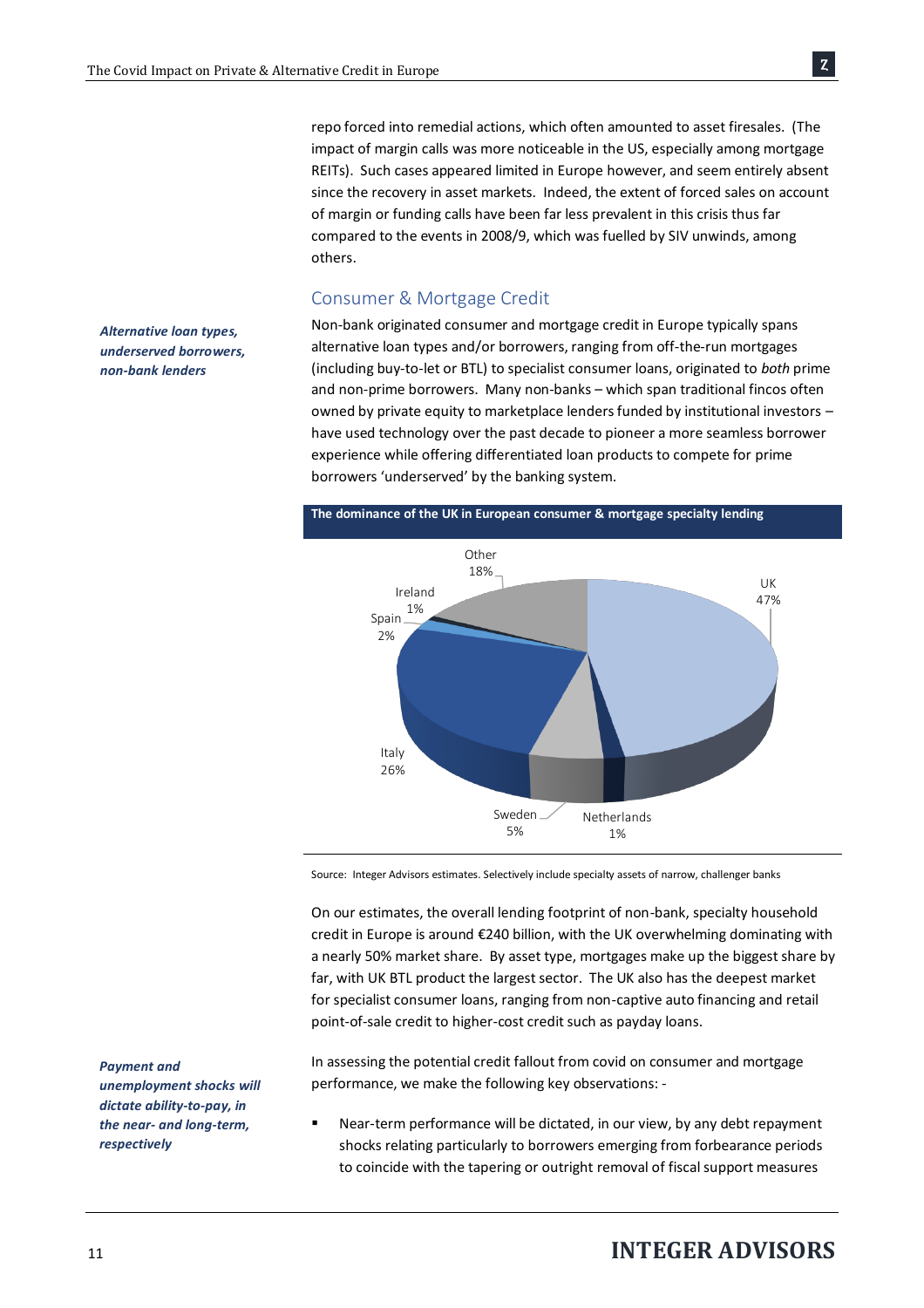*We think affordability shocks will be limited as borrowers come out of* 

*forbearance*

■ In the medium- to longer-term, we feel unemployment will be the key determinant of borrower ability-to-pay. Unemployment related to the covid crisis will have a cyclical element as economies run at below capacity in the immediate crisis aftermath, and a longer-term structural dimension as economies adjust to post-covid demand realities. The consensus currently is for higher long-term unemployment rates than seen in the recent past, reflecting the likelihood of permanent economic 'scarring' from the covid pandemic.

Over the nearer-term, we believe only a limited proportion of borrowers currently in payment moratoriums will face sufficient debt servicing strains so as to be delinquent. Foremost is our fundamental view that borrowers seeking loan payment holidays are not *all* in financial distress, with many – in our opinion – behaving tactically to offers of temporary payment relief. Crucially also, the current crisis has afforded most households a savings windfall, as fiscal measures have allowed incomes to be substantially maintained while discretionary spending has collapsed in lockdown. (The EC recently predicted that EU savings rates would increase 6% this year to 19%, with this trend also reflected in noticeable increases in households' bank cash balances). Loan payment holidays themselves afford further accretive effects on household disposable income. Moreover, interest rates have been cut, which should have transmission benefits for most floatingrate loans, save for the high-rate products such as credit cards and specialist loans. Debt affordability is therefore unlikely to be an *immediate* threat for many households coming out of short-term forbearance. Exceptions will include borrowers in prolonged payment holidays (Italian mortgages, for instance). Any tendency for European policymakers to extend loan moratorium periods should also be watched as risk flags, in our view.



**Estimated forbearance take-up ranges (% of borrowers) among selected non-bank specialty consumer & mortgage lending**

Sources: Securitization remittance reports, listed lender statements, official data, Moody's, MBA (US), dv01 (US). \*Includes experience of banks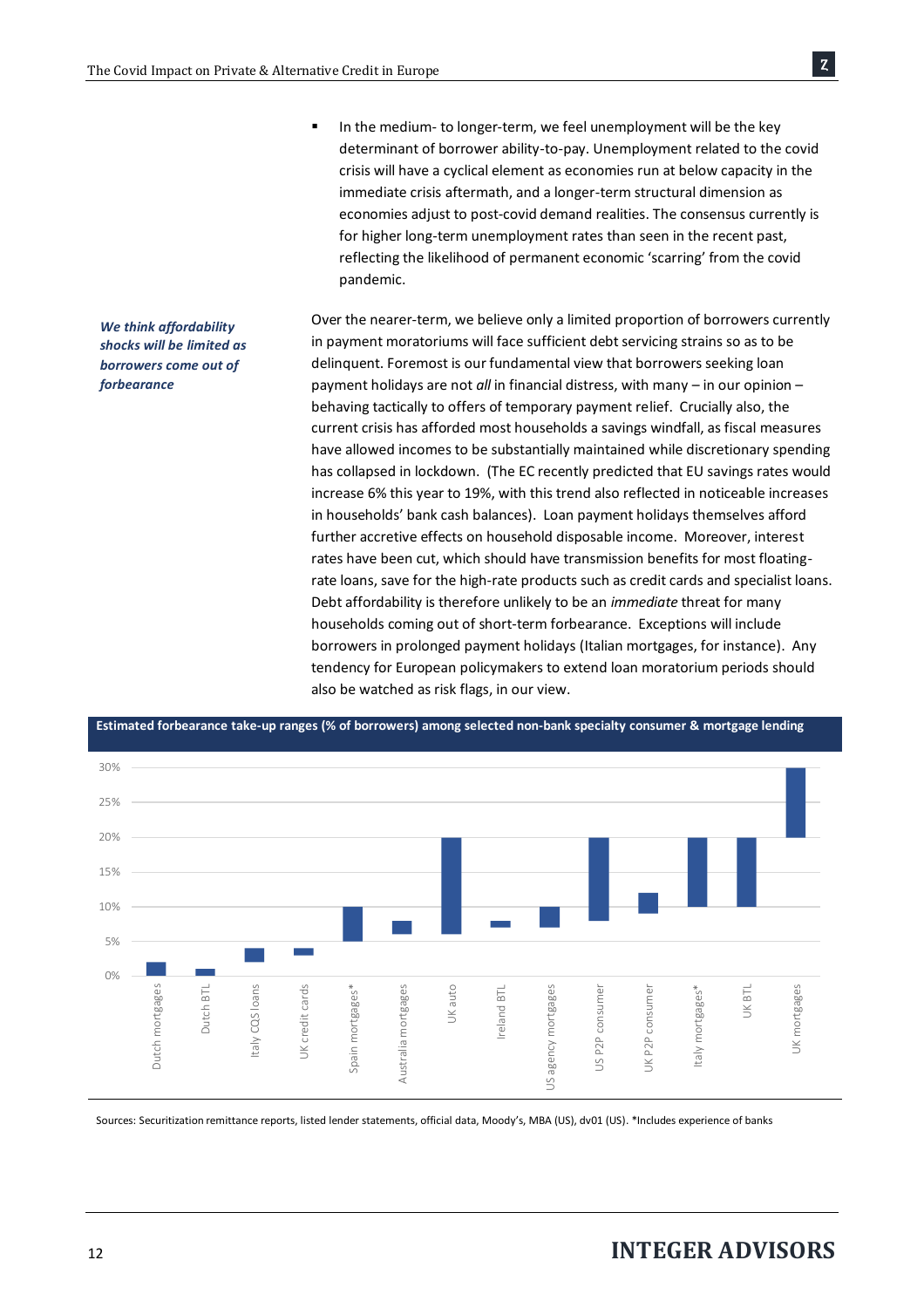Judging by available data gleaned from listed lenders, securitization reporting and asset finance trade bodies, we see forbearance rates ranging widely by jurisdiction and asset type. (See chart above). The UK and Italy, for example, have witnessed greater take-ups compared to the likes of the Netherlands. Perhaps not coincidentally, available securitization remittance data show specialty consumer loan books in UK and Italy – and Spain – exhibiting recent drifts higher in delinquencies. The self-employed and other 'complex income' borrowers look to be disproportionately responsible for the higher arrears, as evidenced by recent EDW analysis. (See chart below). Except in Italy, mortgages look more resilient generally, to notably include buy-to-let loans which have shown little change in borrower payment behaviour thus far. Credit performance among non-bank mortgages in countries such as the Netherlands, Sweden and Ireland also remain solid for now.

0.0 1.0 2.0 3.0 4.0 5.0 6.0 Spain mortgage Ireland mortage UK mortgage UK auto Italy auto Dutch mortgage mortgage Italy [0.88%] multiple (x) increase [% arrears latest] [1.05%] [0.53%] [0.28%] [0.80%] [0.72%] [5.22%]

**What mainstream loan books show in terms of self-employed borrower (under)performance measured by difference in early stage arrears pre- and post-covid** 

Source: European DataWarehouse. Represents ECB eligible securitizations mainly from banks and captives

The longer-term picture is more mixed, in our view. Key to any analysis in this respect would be the default behaviour as longer-term unemployment takes hold, whether such defaults come from the roll-rate of borrowers in moratorium or any other credit migrations. At this stage it is unclear to most as to the duration and ultimate severity of labour market adjustments to the covid crisis, much of which depends on when, or indeed if, economies return to full normality. Most forecasts point to unemployment reaching roughly the same levels seen in the peak of the 2008/9 crisis. Based on the conservative view that such unemployment peaks remain persistent over the longer-term, we would make the following credit performance observations: -

Residential mortgages should emerge the most defensive asset type, in our view, based not least on the textbook theory that households will naturally prioritize mortgages over any other debt obligation. Mortgages are also typically benchmarked to official rates, and therefore debt servicing costs would unlikely to ever be lower than in the covid era. We think it reasonable

*Higher, persistent unemployment poses the greatest risk to credit performance in the longerterm*

*Residential mortgages should prove the most defensive …*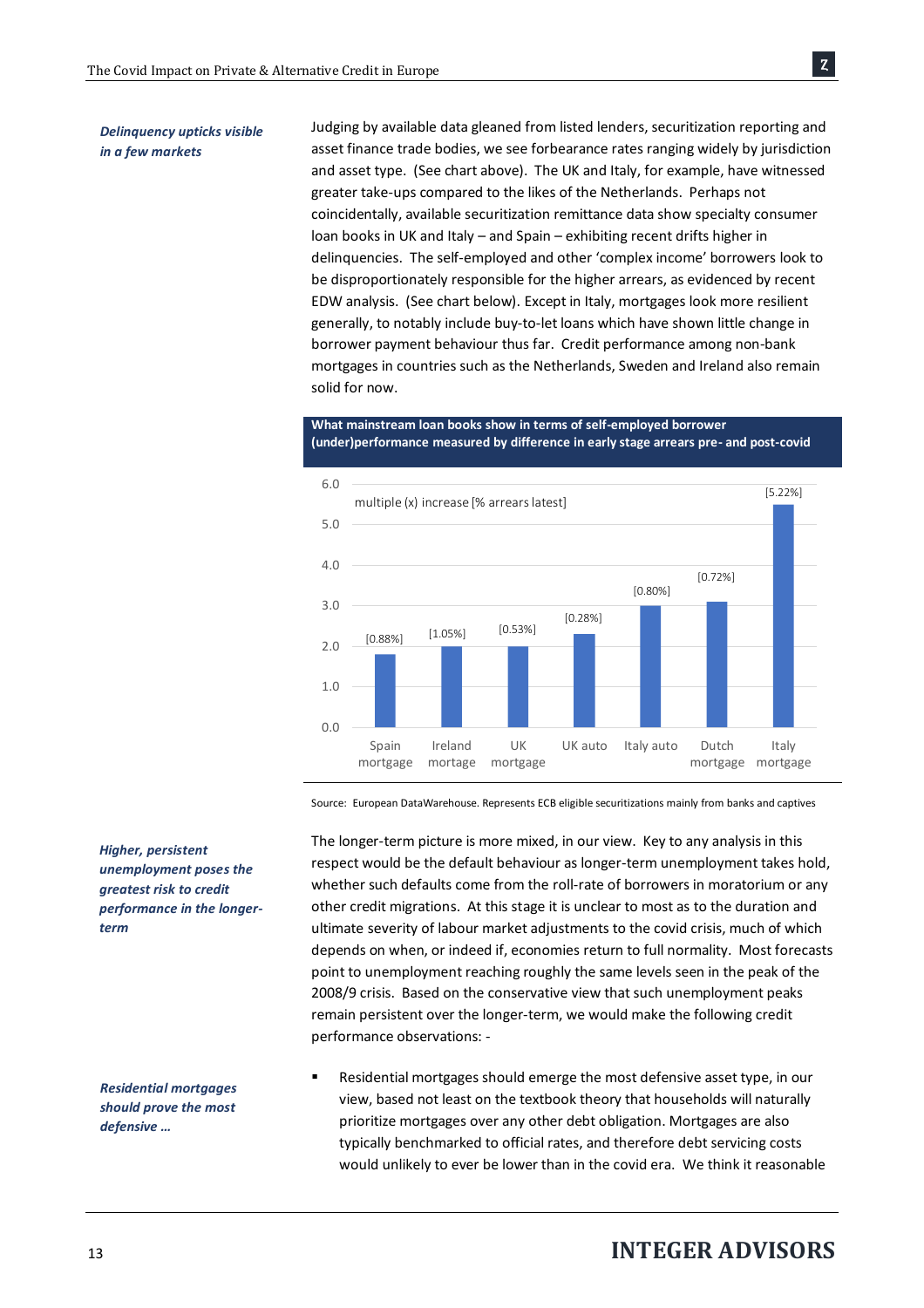to predict that mortgage defaults reach similar peaks seen in the aftermath of the 2008 crisis. Annualized mortgage default levels peaked at less than 0.2% in core European markets like the Netherlands, ranging upwards to 0.5% in the UK and to nearer 1% p.a. in more deeply distressed real estate markets like Spain. (Defaults in Ireland were much higher but the housing market implosion was exceptionally brutal, even by any likely covid standards). The cumulative erosive effects of losses-given-defaults of this scale on mortgage portfolio valuations is unlikely to be materially significant, in our view. There may be exceptions of course

Secured consumer credit such as auto loans will naturally experience higher defaults in the longer-term, with loan rates tending to be fixed and refinancing options limited, especially against the likely backdrop of depressed secondhand car values. The latter dynamic poses a particular threat to residual value-based finance products (for example PCP in the UK), given the lender exposure to unexpected asset devaluations not priced into terminal residual values

We think unsecured consumer credit, whether instalment loans or credit cards, will bear the brunt of any post-covid financial distress among households. This is borne out also by bank impairment expectations for retail non-mortgage loan books, which – as of April – foresees loss charges (provisioning and/or IFRS9 stage 3 classifications) increasing 3-4x relative to pre-covid expectations. By contrast, anticipated losses in mortgage portfolios have typically increased no more than 2x. In the recent BoE desktop stress tests, for example, UK banks were deemed as facing potential increases in consumer credit impairment rates to 15.5%, versus 0.4% for mortgage loans. We believe specialty (non-bank) consumer credit trends would not be any better than what the banks are facing, likely worse.

We would make one further remark that we feel is worthy of note. Reflecting our earlier view that the covid crisis is unique given its near-universal, uniform economic impact, we would hypothesize that – unlike previous credit-fuelled crises – the impact this time around may *not* be disproportionately concentrated in nonprime or alternative borrowers. Our point here is that margin-rich loan portfolios may be better insulated in the coming downturn relative to past credit crises, with the higher loan yields proving adequate from a risk-adjusted perspective. In Europe, such mid-/ high-cost consumer credit is limited largely to the UK, and to a lesser extent in Sweden and Ireland. Loan types span non-prime auto financing to retail point-of-sale credit to short-term lending such as doorstep credit, payday and guarantor loans. We would caution that certain HCSTC lending in the UK faces potential regulatory risks that may threaten their viability, irrespective of any covid impact.

*… but specialty auto loans less so*

*Unsecured consumer credit looks to be the most vulnerable*

*Margin-rich loan books should be better insulated than in previous creditfuelled crises*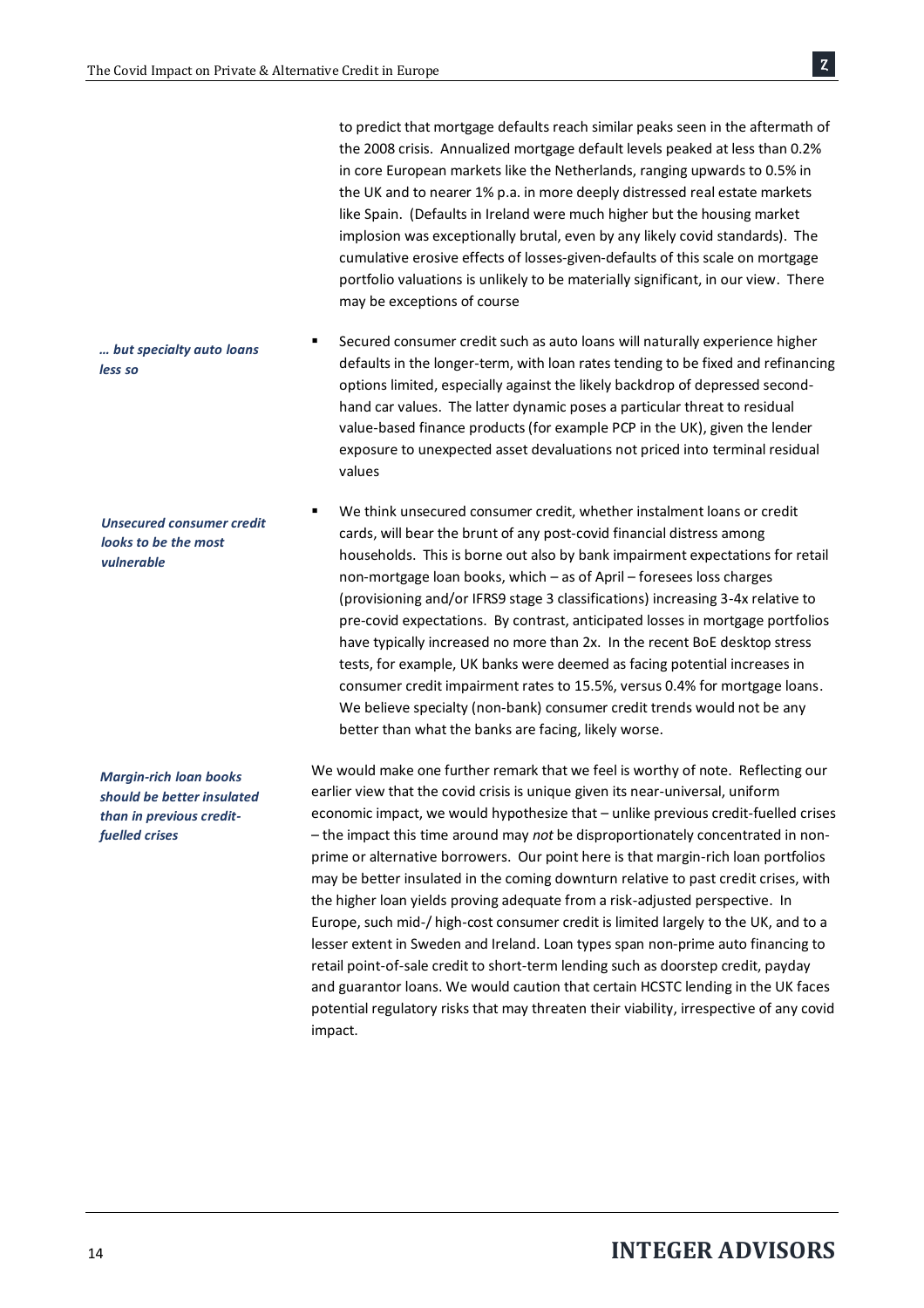

Source: OECD

### Small-/ Mid-Cap Corporate Credit

*A diverse market in Europe*

Non-bank SME and mid-cap corporate lending in Europe is a diverse universe of borrower and loan types. Unlike consumer or mortgage markets, the UK is not dominant, with such lending spread across Europe. Distinguishing between midand small-cap lending, we make the following observations: -

- Mid-cap lending accounts for more than two-thirds of non-bank corporate lending stock by our estimates, dominated by a new post-2009 generation of institutional (asset management-based) direct lenders, otherwise branded as private debt funds. By all accounts, lending to mid-caps looks to mostly mimic the lending discipline in the larger-cap leverage finance market, in terms of financial structures, gearing, covenant use and so on. The key difference is (still) the bilateral, non-syndicated nature of European mid-cap lending, which generally affords private debt funds greater control
- Non-bank SME financing remains relatively small by comparison, amounting to ca.€35-40bn by our estimates. To be sure, banks continue to overwhelmingly dominate SME financing in Europe. Non-bank lending activity spans specialised asset finance – such as invoice, leasing and CRE-backed lending – to more vanilla term unsecured loans. Direct lenders have some presence in SME markets, however lending is generally dominated by fincos mostly, with marketplace platforms also having a notable presence.

We exclude large-cap corporate lending, to include leveraged finance, from our proceeding analysis, but refer to the latter as a proxy where useful. Non-bank leveraged finance in Europe is dominated by CLOs.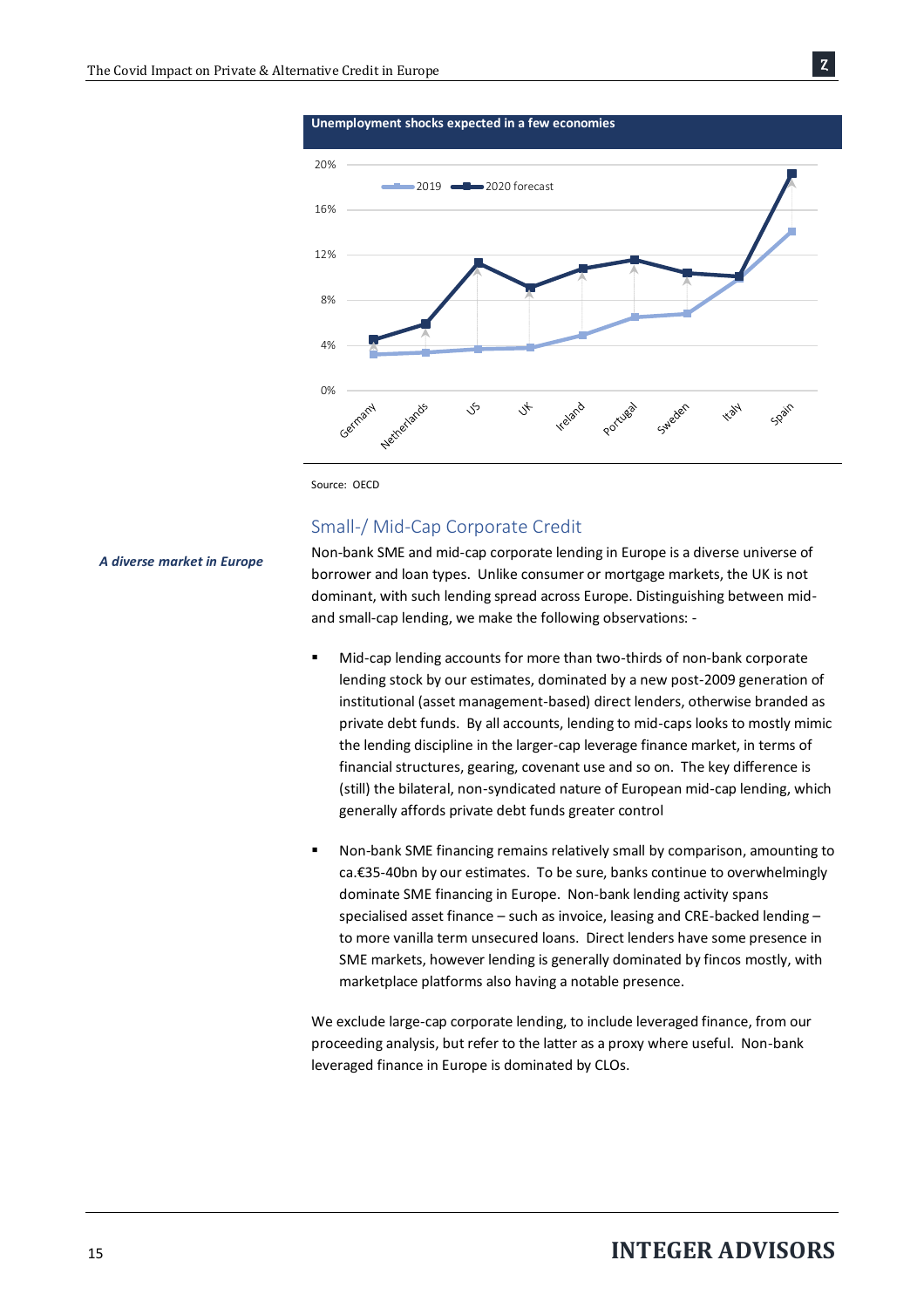

**The SME bazooka – government funding/ credit guarantees as % of SME loan stock**

Ȥ

Source: Integer Advisors calculations based on IMF intelligence. (Note may include modest overlap with non-SME corporate credit). \*US data includes the Fed's Main Street Facilities

Low-cost government loans (often without any underwriting) and grants, tax holidays and – in a few jurisdictions – the ability to furlough or temporarily lay-off employees at substantially no cost have comprised the fiscal response with respect to corporate economies. Certain corporates such as SMEs and micro businesses have also been able to readily seek rent holidays as well as loan forbearance, the take-up of which has ranged from 10-40% in most European countries, higher in the case of UK specialized asset-financing to the extent observable. (See chart below)

But unlike affected households who have had wages paid for directly by the public purse, businesses have had to mostly *borrow* from governments in order stay afloat during the lockdown. The seniority of such government lending has seldom been fully spelt out from what we have been able to tell (except in the US where some federal loans take timing priority in repayment while others explicitly allow for forgiveness ultimately, subject to terms), with this point being crucial in assessing corporate credit risks in the immediate covid aftermath, in our opinion at least. We believe most companies will treat government loans as generally subordinate to private loans in the context of debt servicing priorities going forward. Coming out of forbearance periods, businesses may therefore be motivated – where possible – to paydown higher-cost private debt and rely instead on lower/ zero-cost government loans and grants, indeed directly refinancing private-for-public debt wherever allowed. (Few countries like the US explicitly prohibit the use of proceeds to redeem private debt). Such credit behaviour will of course be supportive of private credit performance in the near-term, as the balance of default risks shift from private to public credit.

But there are important caveats to note. Government loans for businesses are often capped by their amounts (nominal or turnover-based thresholds typically) and almost always subject to borrower eligibility, usually limited to non-financial, non-real estate companies, in some cases isolated to the smaller-cap corporate

*Government loans may prove a useful – albeit limited – default mitigant in the near-term*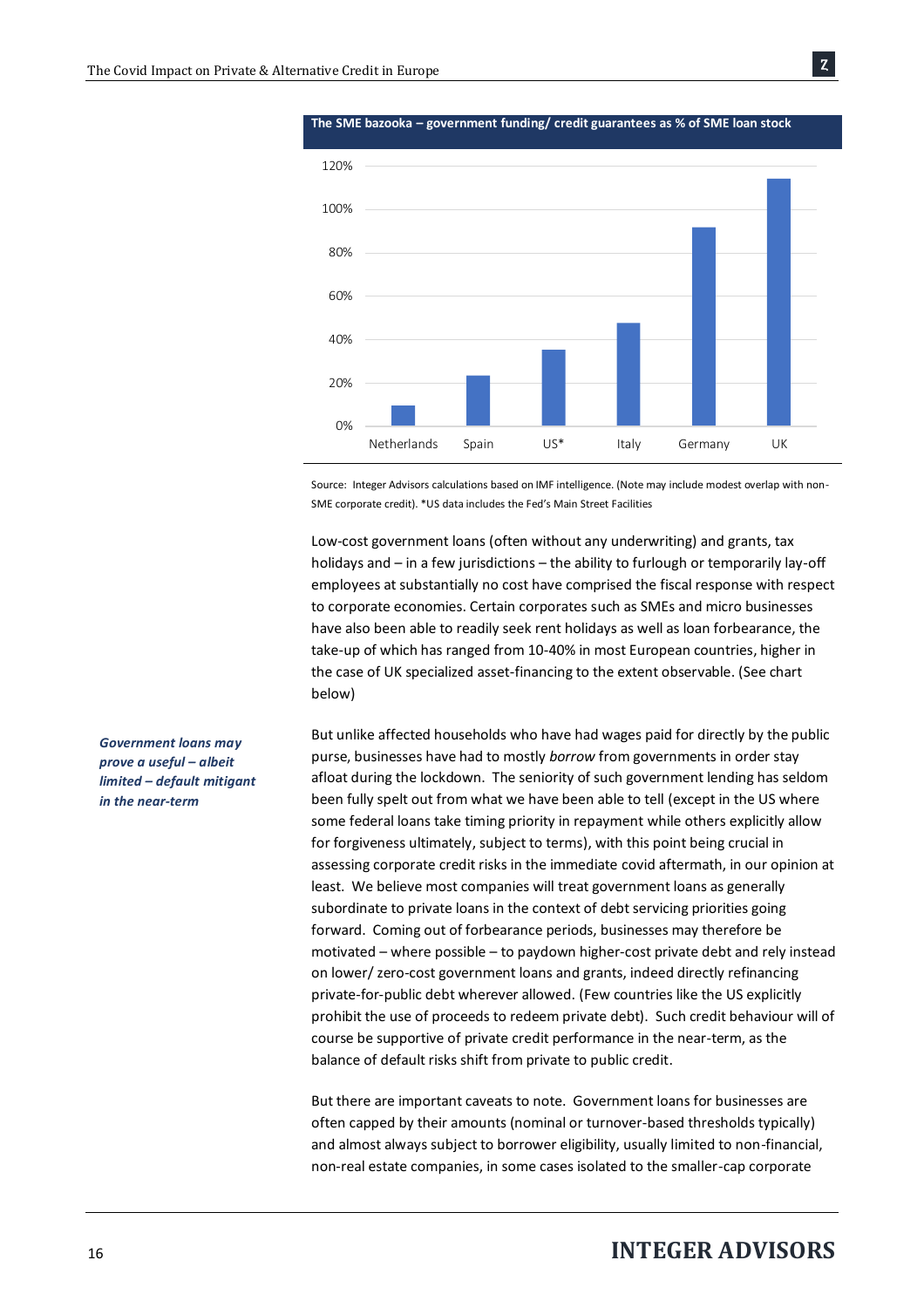economy only. Such loans also come with restrictive covenants normally aimed at minimizing any 'gaming' risks, aside from protecting employees. Ultimately, we think government funding may play a role in moderating, rather than fully mitigating, the potential default shock facing *some* corporate borrowers in the immediate covid aftermath.



Source: Listed lender/ fund statements, Moody's, \*Includes experience of banks

The longer-term picture for corporate credit performance is notably bleaker, in our view. Until a return to full normality, demand in many industries and sectors can be expected to retrench post-covid, while operating models are likely to remain under significant pressure. Bankruptcies and defaults are likely to test historic records. Notwithstanding the currently generous economic incentives for banks to lend to the likes of SMEs, we believe refinancing liquidity will remain tight for most specialty credit borrowers, not least as the incumbent non-bank lender base retreats under the funding squeeze.

SME markets may potentially exhibit widespread vulnerability to the covid fallout. Unsecured business loans and mid-cap corporate credit deserve mention within the context of non-bank lending, in our view: -

Unsecured loans will naturally be the most exposed in any corporate distressed scenario. Indeed, data on UK marketplace loan book performance shows arrears having increased significantly already from April, as have delinquencies in Italian SMEs, forbearance rates in which are among the highest in Europe. (See chart above. Moody's recently cited that Italian SME moratoriums are already almost twice the rate seen after the 2008 crisis). Listed lenders (banks mainly) have provisioned generally for a 5-8x jump in SME losses related to covid, judging by statutory reports published in recent weeks. Specialty non-bank unsecured loans can be reasonably expected to experience similar spikes in defaults, indeed arguably at the higher end of the

#### *But the longer-term economic reality paints a more bearish picture*

*Unsecured SME credit looks most at risk*

### <sup>17</sup>**INTEGER ADVISORS**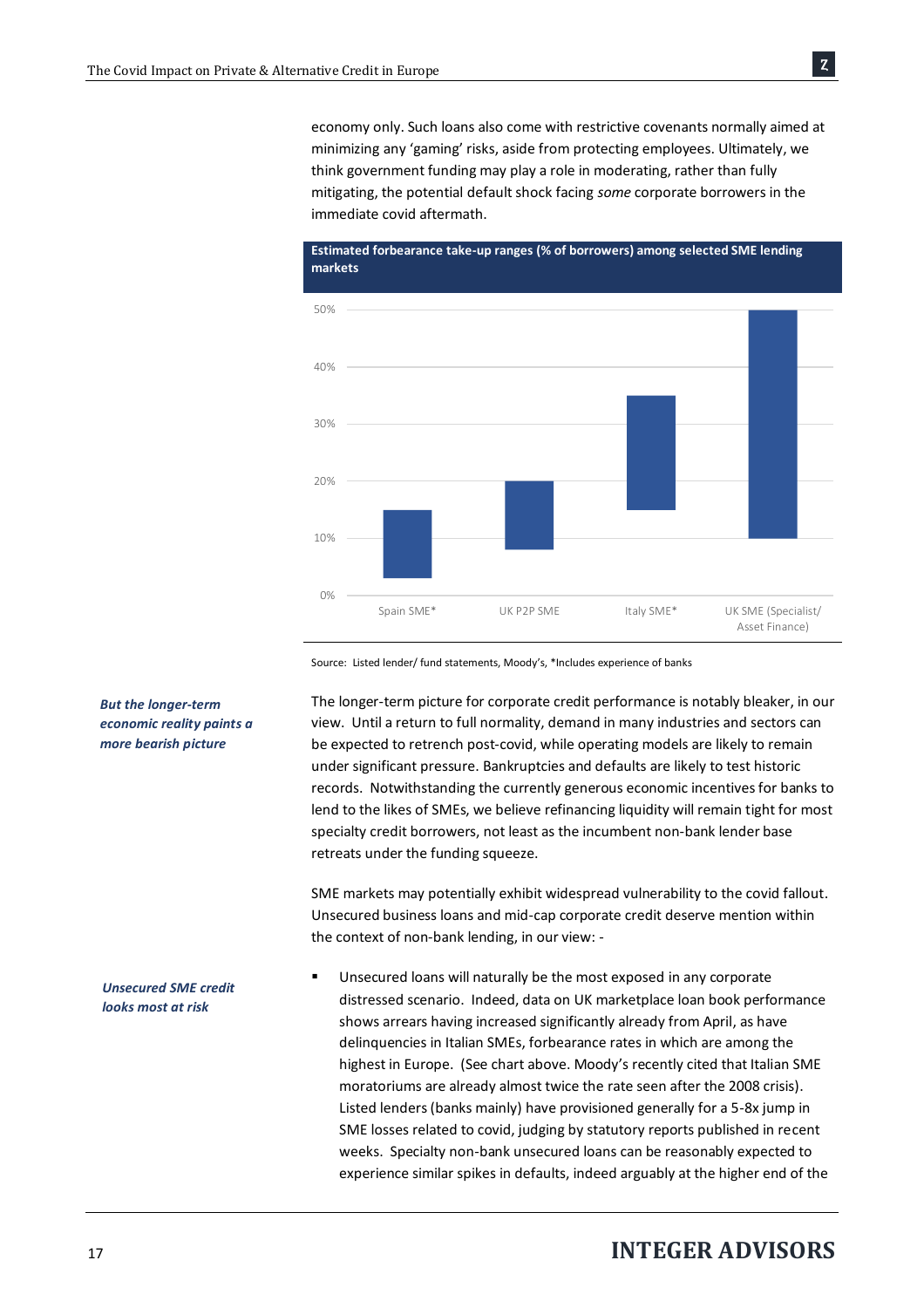*Mid-cap lending may also be vulnerable, in what will be the very real test for private debt funds*

*Selected secured SME credit may be better placed, but not all* 

high single digit yields in Europe, and up to the low teens in the UK, any default experience of that scale would noticeably impair loan book par values. (We assume zero recoveries) Mid-cap corporates may not fall neatly within the fiscal and monetary stimulus envelopes of some country policy responses to covid, which tend to

range given the likelihood of some adverse selection in the previous lending cycle. Any such spikes could potentially drive non-bank unsecured corporate loan defaults to a peak of 10-20%. With these loans typically priced at mid to

Ȥ

be bar-belled in its targeting of SMEs only on the one hand, and large, rated corporates on the other. Sponsored mid-cap loans are particularly at risk in this respect, as EU state-aid rules (still applicable also to the UK) disallows any government-related lending to companies with accumulated losses exceeding 50% of share capital, which is deemed as a sign of distress – however, PEowned companies are often captured by this exclusion given the tendency to run businesses on high gearing and inflated losses. There is little transparency around the performance of mid-cap portfolios managed by direct lenders to judge borrower performance currently. As a proxy, we look at the large-cap leveraged finance market – rating agency default expectations for leveraged loans over the coming cycle range from 8-10%, levels which would be inside of default peaks reached in the 2008 crisis (closer to 13%), despite the fact that the pace of downgrades among loans seen in the past three months has already surpassed the rate witnessed in 2008/9, according to S&P. Even if mid-cap loans experience default rates at the lower end of this range – an assumption that may be merited given stronger lending standards in some cases (in terms of gearing, covenants, etc) compared to large-cap leveraged loans – ultimate losses may still look significant relative to par loan yields, which in the case of mid-cap, non-special situation lending, tends to clear in the 5-7% range. Credit-led margin calls may accelerate such loss recognition, however we understand few direct lenders in Europe employ fund- or loanlevel leverage. Unlike fincos, direct lending funds are not generally exposed to any other maturity transformation risks.

Leveraged loan prices are in the high 80s to low 90s levels currently, while valuations as implied by CLO prices suggests even deeper discounts-to-par. As another yardstick, the NAVs of US BDC portfolios – which are typically dominated by mid-cap loans – have fallen by up to 10-20% since the onset of the pandemic. We believe European mid-cap portfolio valuations are unlikely to be entirely decoupled from such trends among peers, though there are no observable market prices to evidence this of course.

Within the alternative corporate credit space, we believe secured loans – selected leasing and vanilla asset finance – would generally outperform over the coming cycle. But there will be exceptions. The covid crisis may take a heavier toll on receivables and invoice financing in the near-term reflecting supply chain dislocations. Recent anecdotal evidence suggests that 10-15% of businesses have withheld supplier payments in order to deal with the current cash flow squeeze. Another important exception would be real estate-backed corporate lending, including development finance. Commercial real estate finance in general is facing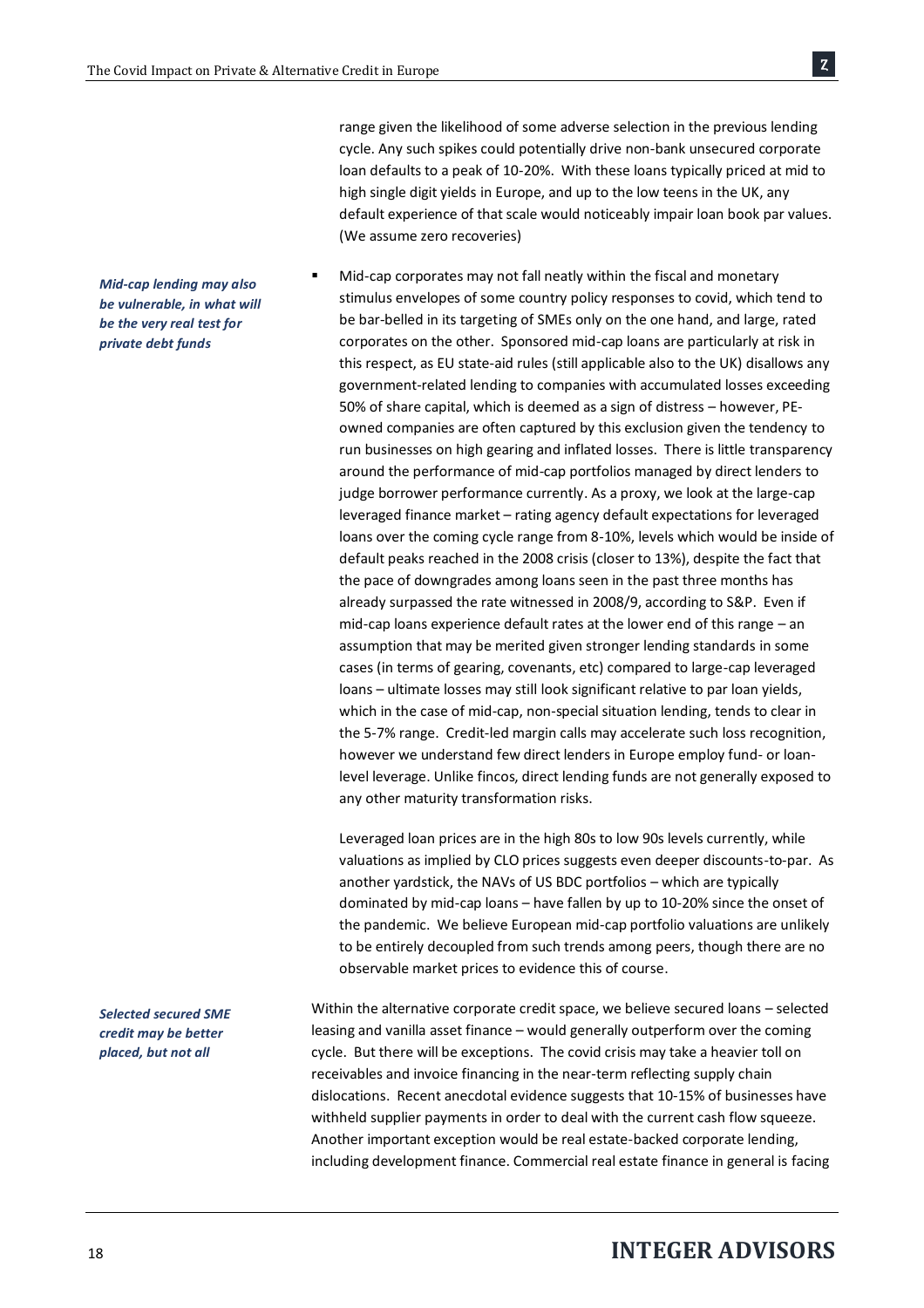|                                                            | an unprecedented valuation test on account of covid, triggered by the collapse in     |
|------------------------------------------------------------|---------------------------------------------------------------------------------------|
|                                                            | near-term demand and rental cash flows. Save for logistic assets, few real estate     |
|                                                            | types appear immune at this stage. The CMBS market provides a useful early-           |
|                                                            | warning lens in this regard – the market has witnessed a sharp increase in rating     |
|                                                            | downgrades given the extent of rent moratoriums and/ or covenant breaches,            |
|                                                            | with retail and hospitality assets most affected. (Delinguencies among US CMBS        |
|                                                            | loans – data for which is more comprehensive – increased from 2.3% in April to        |
|                                                            | 7.4% in May, according to Trepp, driven by retail and hotel exposures). A fuller      |
|                                                            | analysis on CRE loan performance is outside the scope of this report, but suffice to  |
|                                                            | say we remain bearish on this asset class.                                            |
|                                                            | NPL back-book portfolios warrant a final mention. We expect covid to take a           |
| <b>NPLs face unprecedented</b><br><i><b>challenges</b></i> | particularly heavy toll on such secondary portfolios, which are mostly owned by       |
|                                                            | specialist investors and funded via bank facilities or securitization outlets. Debtor |
|                                                            | protection measures, to include enforcement and repossession moratoriums, have        |
|                                                            | radically disrupted the cash flow outlook, with the timing and quantum of             |
|                                                            | recoveries facing the greatest uncertainties since the inception of this private      |
|                                                            | market some ten years ago. Business collection plans established in recent years      |

may need to be radically diluted, with very few exceptions.

 $|z|$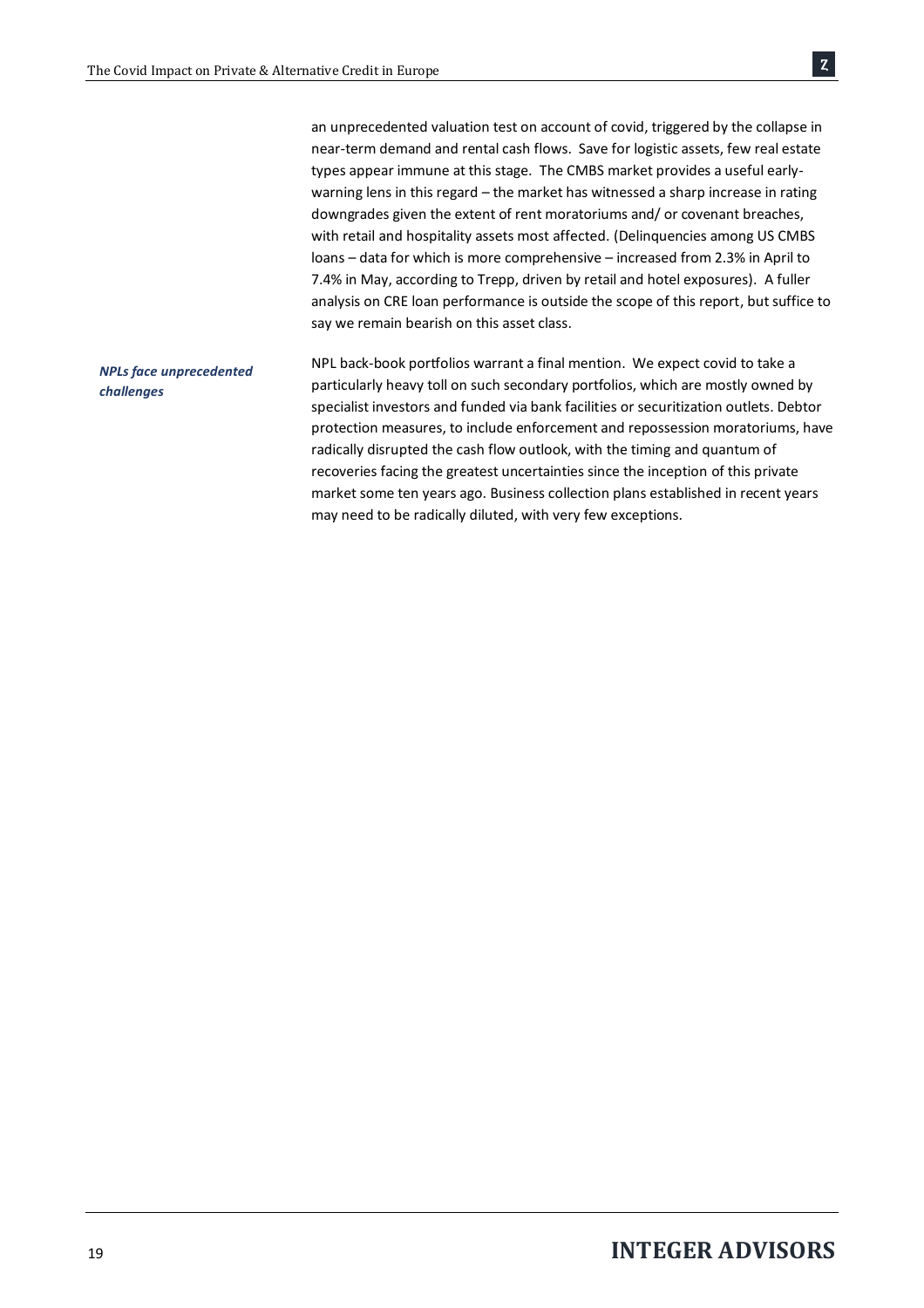# Alternative Credit 3.0: Private Market Opportunities in the Covid Aftermath

*Opportunities from forced selling proved limited*

The immediate investment opportunities early in the covid crisis were trading related with a few asset owners forced into selling tradable loans and securities subject to margin calls. (The few CLO warehouse unwinds included). Such trading opportunities presented by price dislocations proved short-lived, however. We think the next window of trading opportunities – aside from any sharp or prolonged renewed sell-off to come – may be led by de-risking by financing and warehouse providers, securitized credit vehicles and funds (including CLOs again) as ratings downgrades and/or credit deterioration trigger fresh margin calls and portfolio rebalancings. As a case in point, the average CCC exposures of Euro CLOs had already more than tripled to 7.9% by end-May from 2.3% at end-Feb, according to Fitch.





Source: Integer Advisors calculations, Bloomberg, S&P LCD. US BDCs and Mortgage REITs based on ETFs

*Non-bank lender liquidity/ funding distress to underpin back-book opportunities in the nearterm*

As for 'stickier' private credit/ loan book opportunities, the coming months may see similar pressures emerge among specialty lenders unable to tap fresh sources of liquidity, financing and/or equity. Non-functioning lenders but with performing loan books – which may include the likes of alternative mortgages and potentially even some higher-cost consumer credit, based on our preceding arguments – can be a compelling recipe for value. Such back-book opportunities may manifest in a manner of ways: -

- Providing liquidity to lenders managing temporary loan repayment moratoriums
- Loan book senior or mezzanine funding, allowing existing funding providers (often warehouse banks) to de-risk
- Private refinancing of selected ABS/ CLOs at the point of step-up calls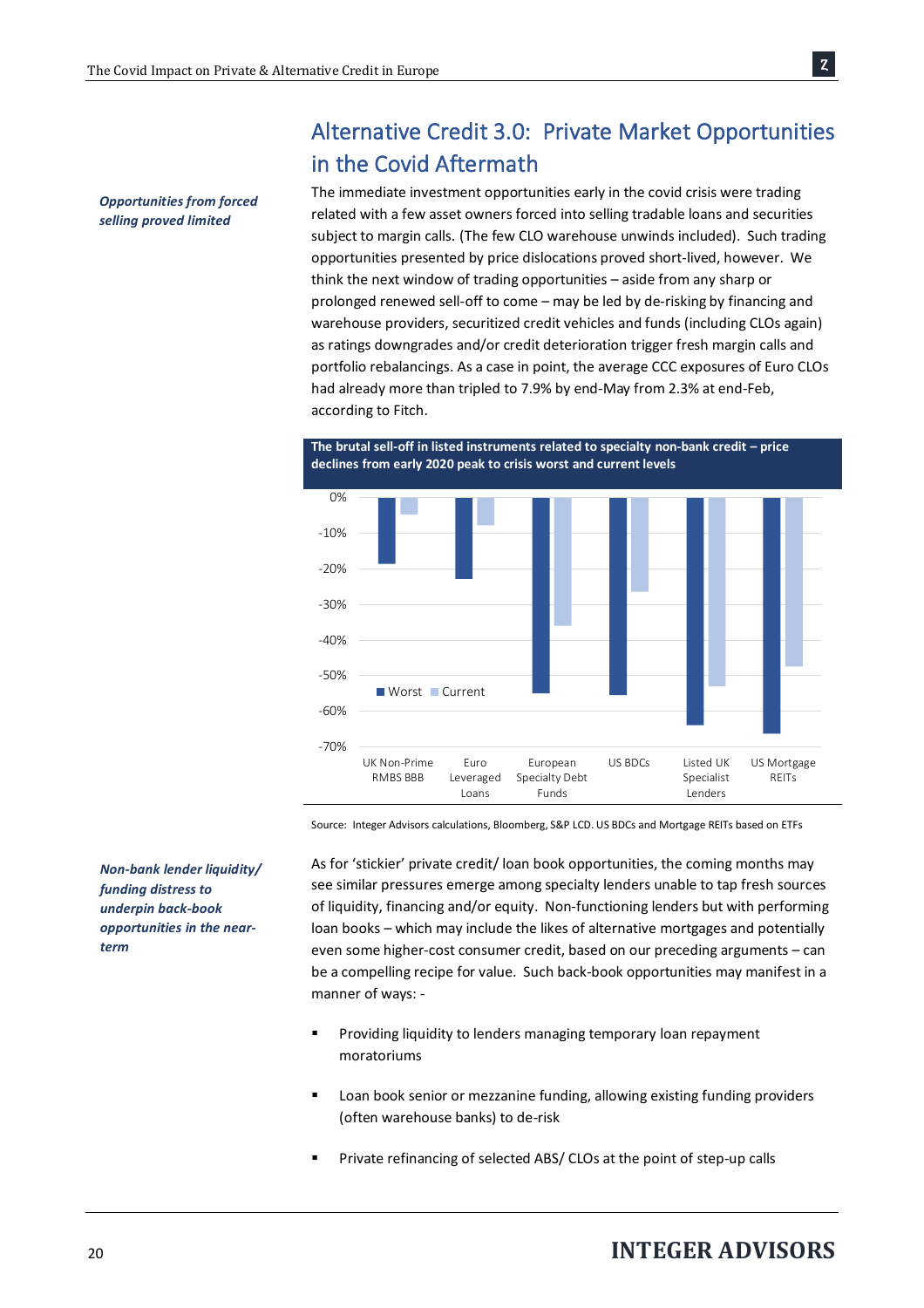■ Recapitalizations or outright acquisitions of specialty loan books of failed lenders, or the lending platforms themselves. (Inheriting superior technologyled lending infrastructures, which many non-banks have built over the past decade, may appeal to certain investors).

Similar to post-2008 trends, we believe that in the near-term the specialty lending market will witness some trading of loan books orphaned by failed lenders, in some cases via outright lender acquisitions. Established, well-capitalized private investors are likely to take greater ownership of such asset markets as the industry consolidates around the survivors. We expect also to see banks selectively exploiting the opportunity to take back market share via back-book and/or lender acquisitions, particularly in prime, vanilla assets. (Exceptional funding facilities and capital holidays will likely fuel such bank appetite). Indeed, re-intermediation may be a theme in the near-term as banks exploit their balance sheet superiority at a time when non-bank lenders are likely to retrench under the burdens of the covid crisis.

Over the medium- to longer-term we see opportunities rotating into front book lending as and when economies emerge from the pandemic crisis. Low barriers-toentry have allowed non-bank alternative lending industries to re-develop almost seamlessly following crises, seeded by both existing and new forms of capital. We think it will be no different this time around. Indeed, the revival of private/ alternative credit markets may be quicker under a V-shaped recovery, a view being telescoped by risk asset markets currently. Whenever the revival, we would highlight the following key factors: - *Alternative credit 3.0*

- Banks can be expected to return to a more constrained lending model postcovid, motivated by the need to risk-manage balance sheets and rebuild capital buffers. This should, again, create a natural gap for non-bank lending to fill. Such front-book lending will also likely be driven by the resumption of demand for non-bank credit, not least as the post-covid population of speciality borrowers expands
- Unlike the aftermath of the 2008 crisis, when European governments took significant ownership of legacy or back-book bank assets (often non- or subperforming), the covid crisis will see governments as owners of *front-book* credit assets, namely the newly originated subsidised loans provided to corporates during the crisis. The question then is if this de facto nationalisation of segments of the loan markets anchors a longer-term role for public money in credit lending. (The US mortgage market is an example where the increased role of GSEs following the 2008 crisis arguably crowded-out nonagency lending over the next decade). At this stage we believe governments will be more incentivized to expediently *reduce* the burden of credit ownership as public debt levels test new record highs. 'Crowding-in' private credit supply – including alternative forms of finance – would seem, to us at least, as a prudent way to wean borrowers off public credit.

*Compelling risk-returns early in the next lending cycle …*

Private credit lending/ investment appetite in the covid aftermath can be expected to be fuelled also by very compelling risk-returns relative to the recent past. Consistent with the dynamics in most early-cycle lending, freshly originated loans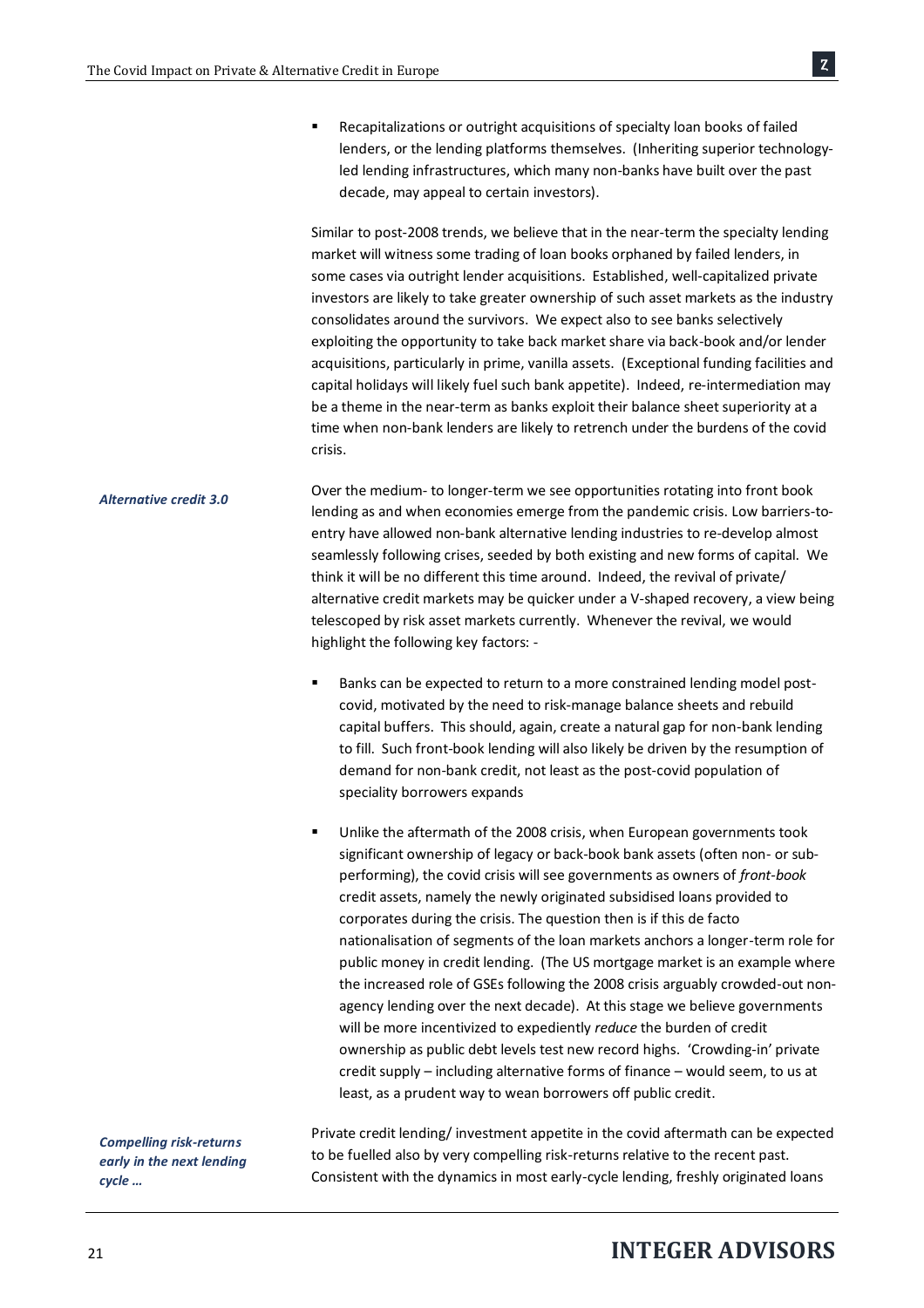would normally be more defensively underwritten compared to late-cycle lending (lower gearing/ LTVs, tighter covenants, better quality borrowers, etc). Yet frontbook specialist or alternative loans would typically price at rich margins in the early stages of any credit cycle recovery, evidenced certainly in the aftermath of both the 2008 as well as the 2000/1 leverage finance crises.

More fundamentally, ultra-low rates over a prolonged duration should further entrench the merits of private credit or whole loan investing, indeed the liquidity give-up (or alternatively, the immunity from marking-to-market) will likely appeal all things considered. For loan book (equity) owners, the normalization of securitization and other institutional funding markets should provide ultimately for compelling leveraged returns. *… especially in the context of ultra-low rates*

> The covid crisis has also evidenced policy-maker appetite to backstop catastrophic, tail-like risks in the real economy. (A policy 'put', as it were). Described differently, households and small businesses can now be collectively considered as "too-big-to-fail", just like banks were in 2008. We feel this will have bullish overtones for private and alternative credit investing fundamentals going forward.



Sources: Blavatnik School of Government, Oxford University.

Note: The Stringency Index shown shows the degree of countries' containment and closure policies *only*, ranked up to 100 (most stringent). The index should not be interpreted as scoring the appropriateness or effectiveness of a country's response